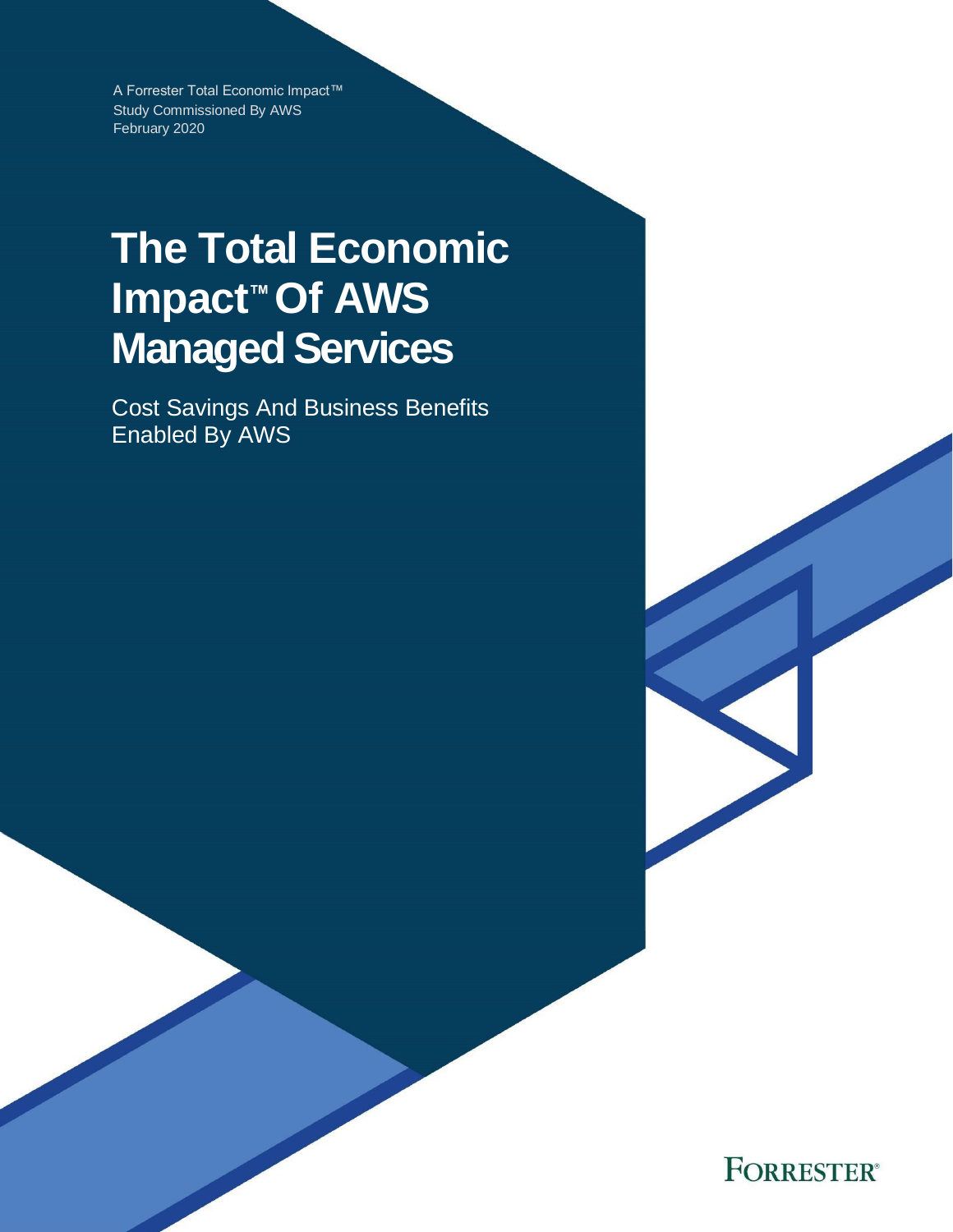# **Table Of Contents**

| <b>Executive Summary</b>                                 | 1                       |
|----------------------------------------------------------|-------------------------|
| <b>Key Findings</b>                                      | 1                       |
| <b>TEI Framework And Methodology</b>                     | 3                       |
| The AMS Customer Journey                                 | $\overline{\mathbf{4}}$ |
| Interviewed Organizations                                | 4                       |
| <b>Composite Organization</b>                            | $\overline{4}$          |
| <b>Key Challenges</b>                                    | 5                       |
| <b>Solution Requirements</b>                             | 5                       |
| <b>Project Overview</b>                                  | 5                       |
| <b>Key Results</b>                                       | 6                       |
| <b>Analysis Of Benefits</b>                              | 7                       |
| Resource Cost Avoidance                                  | $\overline{7}$          |
| Cost Savings From Accelerated Migration To The Cloud     | 8                       |
| Optimized Resource Efficiency Gain                       | 10 <sup>1</sup>         |
| Cost Savings From Avoided Management Infrastructure Fees | 11                      |
| <b>Improved Organizational Security</b>                  | 12                      |
| Incremental Profit From Increased Uptime                 | 13                      |
| <b>Unquantified Benefits</b>                             | 14                      |
| Flexibility                                              | 15                      |
| <b>Analysis Of Costs</b>                                 | 16                      |
| Fees To AMS                                              | 16                      |
| <b>Other Cost Considerations</b>                         | 16                      |
| <b>Financial Summary</b>                                 | 17                      |
| <b>AWS Managed Services: Overview</b>                    | 18                      |
| <b>Appendix A: Total Economic Impact</b>                 | 19                      |
| <b>Appendix B: Endnotes</b>                              | 20                      |

#### ABOUT FORRESTER CONSULTING

Forrester Consulting provides independent and objective research-based consulting to help leaders succeed in their organizations. Ranging in scope from a short strategy session to custom projects, Forrester's Consulting services connect you directly with research analysts who apply expert insight to your specific business challenges. For more information, visit forrester.com/consulting.

© 2020, Forrester Research, Inc. All rights reserved. Unauthorized reproduction is strictly prohibited. Information is based on best available resources. Opinions reflect judgment at the time and are subject to change. Forrester®, Technographics®, Forrester Wave, RoleView, TechRadar, and Total Economic Impact are trademarks of Forrester Research, Inc. All other trademarks are the property of their respective companies. For additional information, go to forrester.com.

# **FORRESTER®**

**Project Director:** Julia Fadzeyeva

**Project Contributor:** Sanitra Desai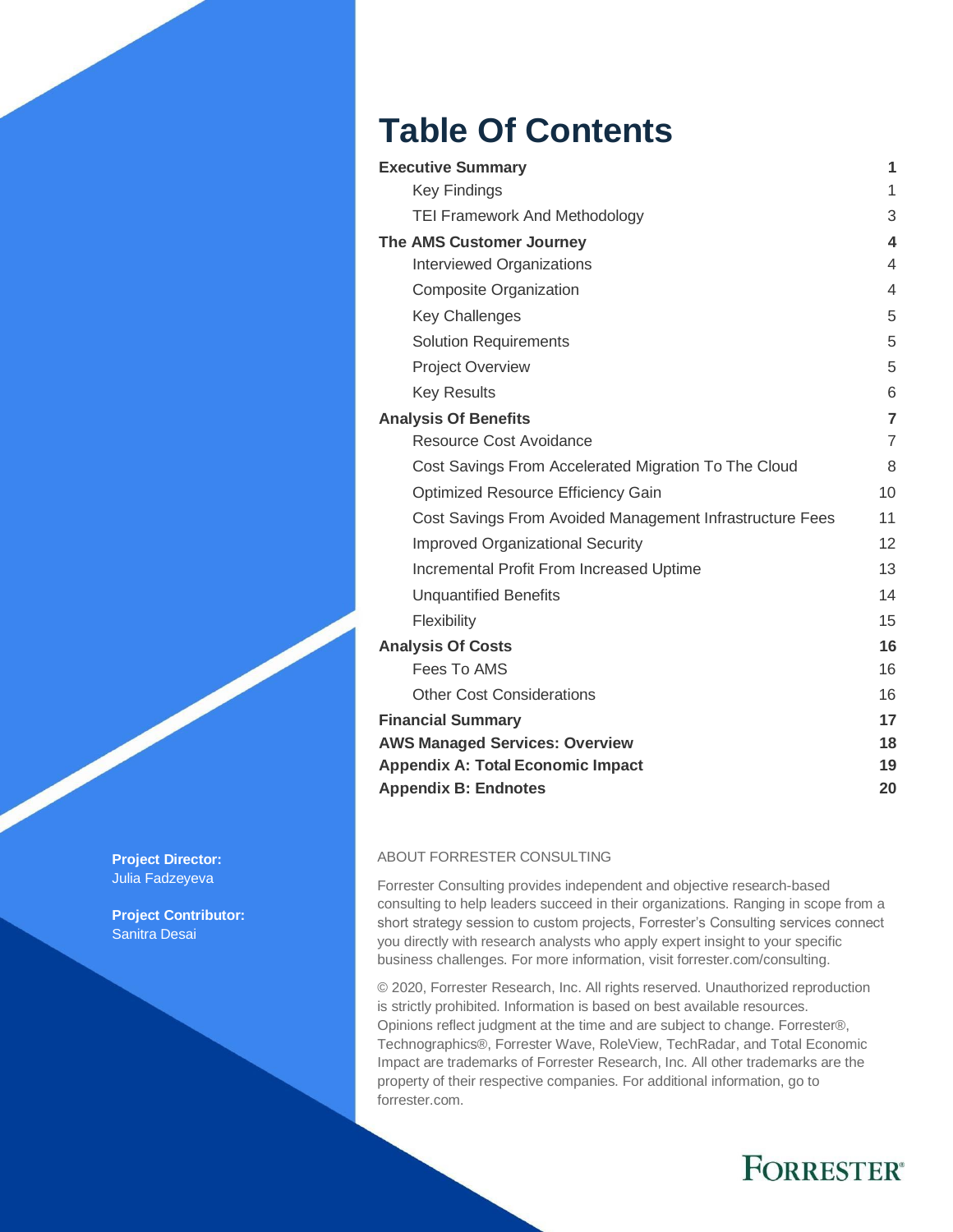#### **Investment Benefits:**



Resource cost avoidance: **\$3.2 million**



Cost savings from accelerated migration to the cloud:

#### **\$2.3 million**



Optimized resource efficiency gains: **\$872.5K**



<span id="page-2-1"></span>Cost savings from avoided management infrastructure fees: **\$2.9 million**

## <span id="page-2-0"></span>**Executive Summary**

Today's metric for cloud success isn't cost efficiency or even business agility, but rather the speed of business transformation. Cloud is more than a technology transformation driver — it's a business transformation accelerator<sup>1</sup>

Customer-obsessed companies build compelling experiences through software innovation, and the operations teams must keep up by aggressively automating out the manual labor required for infrastructure provisioning, configuration, change and compliance management.<sup>2</sup> Migration to the cloud is the first step, inevitably followed by setting up cloud operations. However, most companies lack the skills, tools, and time to plan for, coordinate, execute, and optimize both migration and ongoing cloud management. Recruiting and retaining staff with necessary knowledge is difficult, and the pressure to move quickly requires that infrastructure and operations (I&O) professionals look to external services suppliers for help.<sup>3</sup>

AWS Managed Services (AMS) provides cloud operations services and accelerates migrations at scale to help AWS customers navigate the digital transformation process from planning through ongoing operations. AMS offers tools and skilled resources that help customers achieve operational excellence through consistent enforcement of security best practices, improved patch rates, reduced number of incidents, and built-in compliance certifications for PCI, ISO, SOC, HIPAA, FedRAMP, HITRUST, DPC, CIS, and GDPR. AWS commissioned Forrester Consulting to conduct a Total Economic Impact™ (TEI) study andexamine the potential return on investment (ROI) enterprises may realize by working with AWS Managed Services. The purpose of this study is to provide readers with a framework to evaluate the potential financial impact of working with AMS on their organizations.

To better understand the benefits, costs, and risks associated with this investment, Forrester interviewed six customers with up to two years of experience working with AMS. The structured approach, experienced team, and automated tools enabled interviewed organizations to avoid the expense of hiring costly cloud engineers and architects, helped optimize the use of existing operations resources, helped avoid the cost of additional management infrastructure, strengthened the organizational risk profile, and contributed to higher revenue with increased uptime.

The interviewed customers evaluated whether or not running the migration and operating their cloud environments themselves and using existing inhouse resources would have allowed them to achieve their digital transformation goals (including speed, cost, security, and uptime) without distracting their engineering talent from core business objectives. After careful consideration, these customers determined that executing their own migrations and ongoing operations would divert them from business innovation, it would be too slow and too costly, and it would deliver a suboptimal outcome, instead of a 243% ROI.

## Key Findings

**Quantified benefits.** The following risk-adjusted present value (PV) quantified benefits are representative of those experienced by the companies interviewed and a composite organization based on characteristics of those companies:

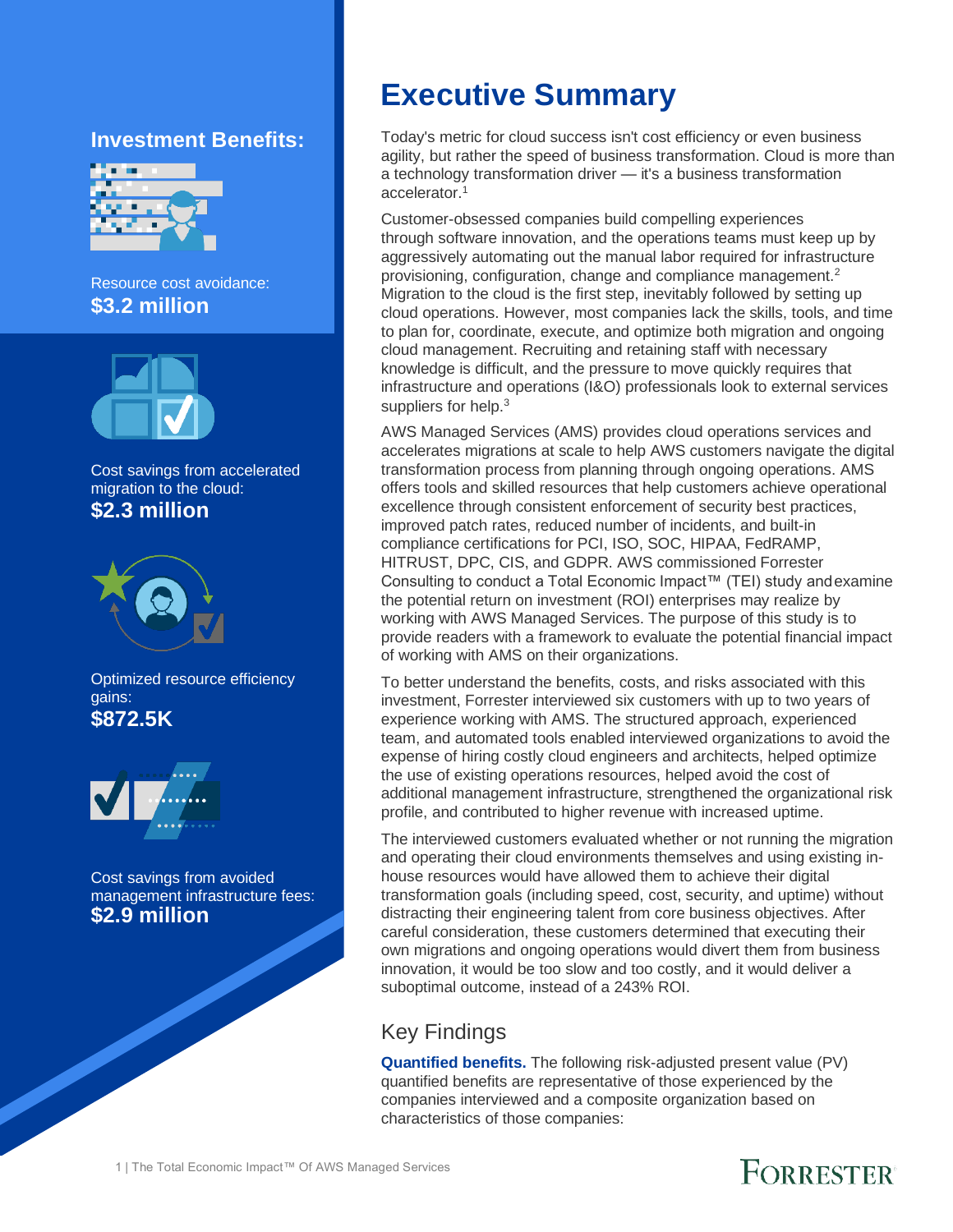

A software company expected to invest up to **\$1.5 million** in talent if it was to perform the migration and operations on its own. And it expected that the hiring and onboarding process would take **100 to 150 business days** before it could get started.

An executive general manager for infrastructure at a financial organization explained that hiring talent, preparing the landing zone, and ensuring compliance and governance guardrails would be a **multimillion-dollar** people investment.

A financial services organization told Forrester that its average data center costs per application postmigration were **reduced by 90%,** and AMS allowed them to recognize these savings sooner.

- › **Eliminated need to hire new cloud resources yielded almost \$3.2 million in cost savings.** Running the project in-house was the alternative to AMS-led cloud migration and management. For the interviewed organizations, this would have required hiring the equivalent of 10 FTEs who possess cloud expertise and then keeping them on staff to run cloud operations postmigration. Leveraging AMS to prepare for the migration and to take over operations saved hundreds of hours of expensive resource time.
- › **Accelerated cloud migration cost savings of \$2.3 million.** Many interviewees needed to ensure that their cloud environments would be compliant with regulations (such as HIPAA, GDPR, ISO, or PCI) before they could start migrating applications and infrastructure. AMS ensured compliance with the proper regulations as part of configuring the AWS landing zone. For the composite organization, exiting its existing data center resulted in a monthly cost savings of \$250,000. Because the organization completed the migration a year faster with AMS than it would have with an in-house team, it gained 12 months of savings.
- › **Optimized resource efficiency gains of \$872.5K.** AMS brought in operational excellence, experience, expertise, and best practices that allowed the composite company to achieve higher resource efficiency gains than what it would have achieved on its own. The company got more value out of every man-hour spent.
- › **Avoided management infrastructure spending resulted in** \$2.9 million in cost savings. Creating or buying its own infrastructure management tools such as patch, update, or backup solutions would have led to increased infrastructure costs. AMS provided all necessary management tools. Working with AMS enabled the organizations to avoid fees they would have paid if they led cloud operations on their own.
- › **Reduced chance of a major security breach by \$1 million.** Working with AMS delivered a major uplift to the organizations' overall security posture and reduced the chance of a major security breach, which can cause damage in the form of brand reputation, stock price, and cost of remediation efforts.
- › **Gained incremental revenue of \$2.5 million as a result of increased uptime.** With AMS running cloud operations, the organizations saw higher uptime for their eCommerce channels due to improved patching compliance, reduced number of major security incidents, and faster incident response. Higher uptime resulted in incremental revenue that the organizations would not have recognized if they ran cloud operations on their own.

**Unquantified benefits.** The interviewed organizations and composite organization experienced the following benefits, which are not quantified in this study:

- › **Enabling innovation**. Since AMS handled migration planning, execution, and ongoing operations, the companies' internal engineering resources were able to stay focused on their core business functions and technology projects, driving business innovation without disruption.
- › **Guaranteed adherence to migration best practices.** AMS enforced consistency and standardization throughout the migration process and beyond, which ensured that the organizations followed AWS best practices and enabled a fast project timeline. This was a top priority for the composite organization.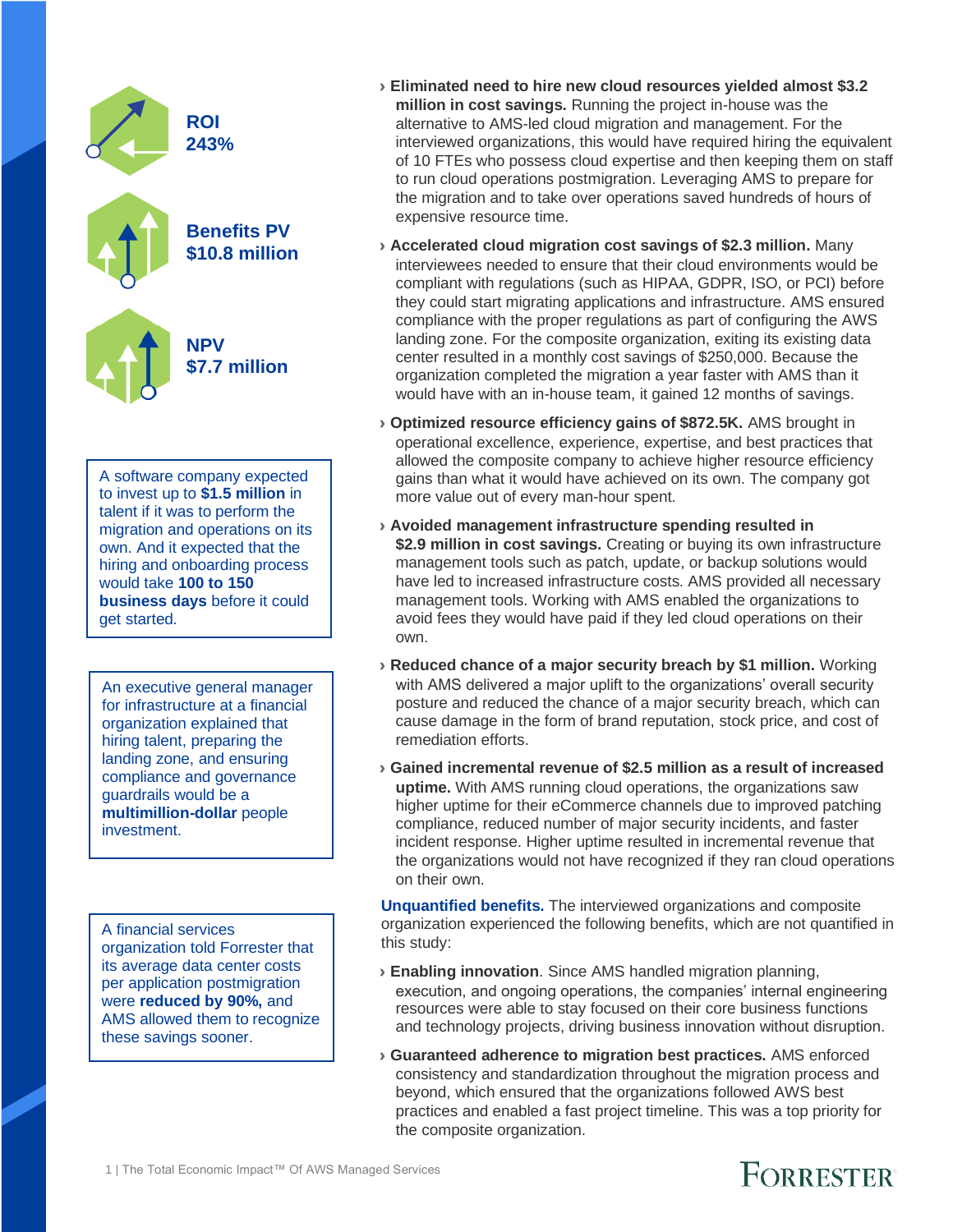- › **Infrastructure cost optimization.** AMS advised the organizations on ways to optimize infrastructure and reduce costs during and after migration. AMS drew on its expertise and experience, encouraging the organizations to reconsider its choices of processes and tools to drive efficiencies.
- › **Peace of mind.** The organizations received knowledgeable, consistent, and proactive support and guidance fromAMS teams and relied on them to meet key migration milestone dates and run cloud operations smoothly and independently.

**Costs.** The interviewed organizations experienced the following riskadjusted PV costs:

› **AMS fees of \$3.2 million over the course of three years.** AMS pricing is calculated as a percentage (typically 25%) of a customer's total AWS usage fee and will vary based on the types of services managed, and response and restoration time commitment levels selected per an AWS account. Forrester built this financial model based on an infrastructure of 5,000 migrated and managed servers.

Forrester's interviews with six existing customers and subsequent financial analysis found that the composite experienced benefits of \$10.8 million over three years versus costs of \$3.2 million, totaling a net present value (NPV) of \$7.7 million and an ROI of 243%.



**Benefits (Three-Year)**

## **FORRESTER**

2 | The Total Economic Impact™ Of AWS Managed Services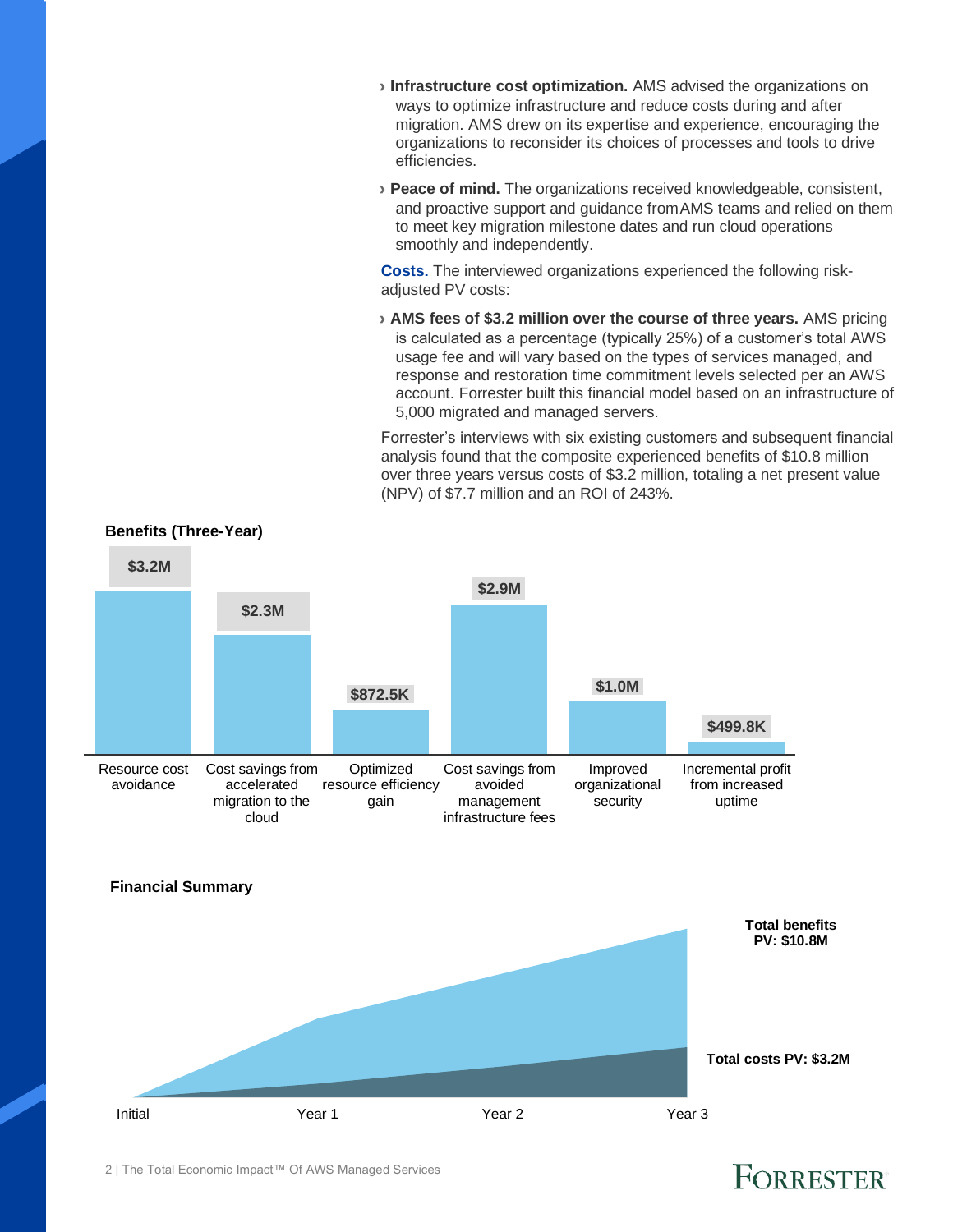<span id="page-5-0"></span>The TEI methodology helps companies demonstrate, justify, and realize the tangible value of IT initiatives to both senior management and other key business stakeholders.

## TEI Framework And Methodology

From the information provided in the interviews, Forrester has constructed a Total Economic Impact™ (TEI) framework for those organizations considering implementing AMS.

The objective of the framework is to identify the cost, benefit, flexibility, and risk factors that affect the investment decision. Forrester took a multistep approach to evaluate the impact that AMS can have on an organization:



#### **DUE DILIGENCE**

Interviewed AWS stakeholders and Forrester analysts to gather data relative to AWS Managed Services.



#### **CUSTOMER INTERVIEWS**

**COMPOSITE ORGANIZATION**

interviewed organizations.

Interviewed six organizations using AWS Managed Services to obtain data with respect to costs, benefits, and risks.

Designed a composite organization based on characteristics of the



#### **FINANCIAL MODEL FRAMEWORK**

Constructed a financial model representative of the interviews using the TEI methodology and risk-adjusted the financial model based on issues and concerns of the interviewed organizations.



#### **CASE STUDY**

Employed four fundamental elements of TEI in modeling AMS' impact: benefits, costs, flexibility, and risks. Given the increasing sophistication that enterprises have regarding ROI analyses related to IT investments, Forrester's TEI methodology serves to provide a complete picture of the total economic impact of purchase decisions. Please see Appendix A for additional information on the TEI methodology.

#### **DISCLOSURES**

Readers should be aware of the following:

This study is commissioned by AWS and delivered by Forrester Consulting. It is not meant to be used as a competitive analysis.

Forrester makes no assumptions as to the potential ROI that other organizations will receive. Forrester strongly advises that readers use their own estimates within the framework provided in the report to determine the appropriateness of an investment in AWS Managed Services.

AWS reviewed and provided feedback to Forrester, but Forrester maintains editorial control over the study and its findings and does not accept changes to the study that contradict Forrester's findings or obscure the meaning of the study.

AWS provided the customer names for the interviews but did not participate in the interviews.

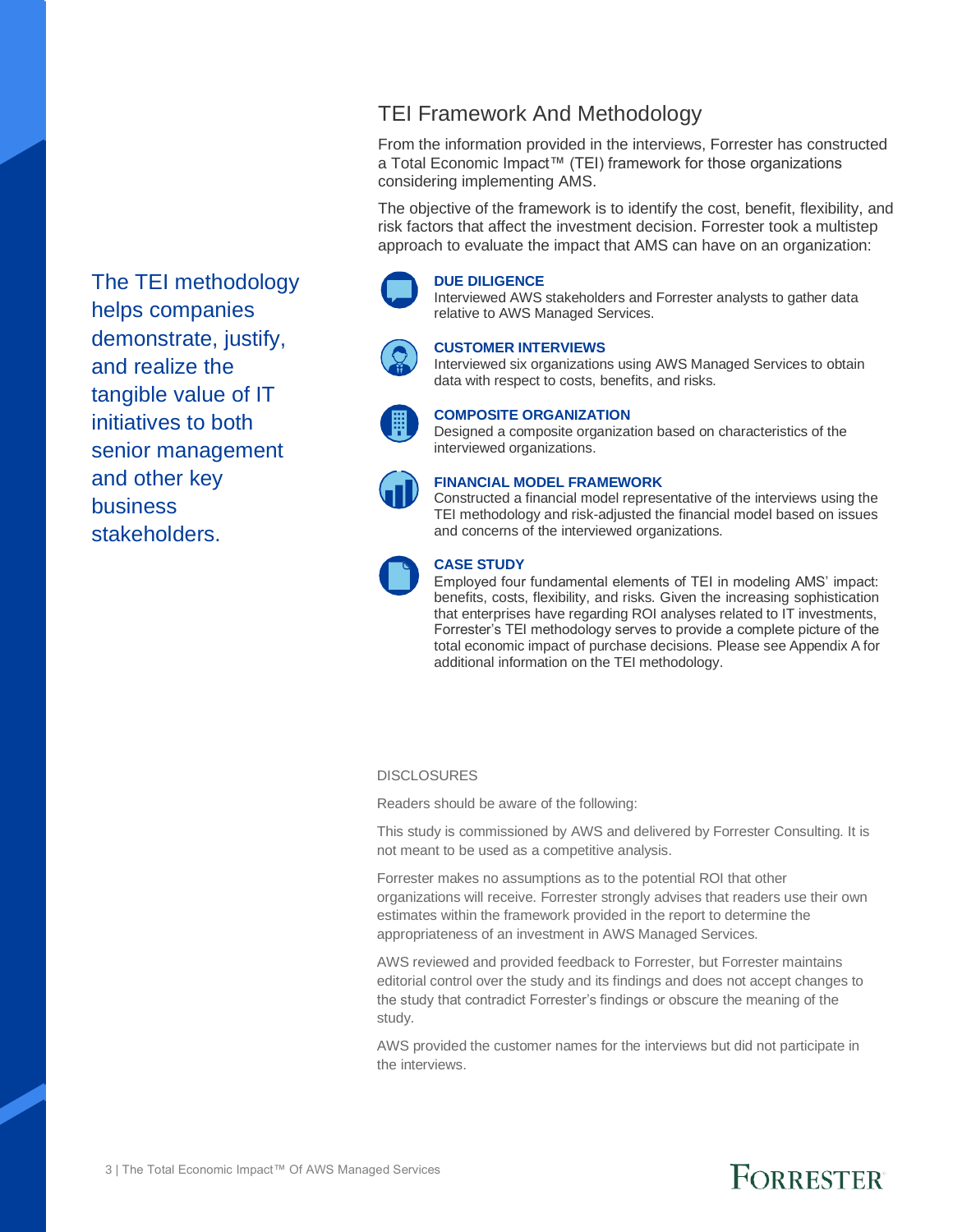# <span id="page-6-0"></span>**The AMS Customer Journey**

#### **BEFORE AND AFTER THE AMS INVESTMENT**

#### <span id="page-6-1"></span>Interviewed Organizations

For this study, Forrester conducted six interviews with AMS customers. Interviewed customers include the following:

| <b>INDUSTRY</b>           | <b>REGION</b> | <b>INTERVIEWEE</b>                                                                              | <b>PROJECT OVERVIEW</b>                                                                        |
|---------------------------|---------------|-------------------------------------------------------------------------------------------------|------------------------------------------------------------------------------------------------|
| Software                  | Global        | Senior VP of worldwide customer<br>service organization                                         | Cloud migration and operation<br>support for customers                                         |
| Energy                    | Australia     | Head of cloud and infrastructure<br>business office                                             | Data center exit, application<br>migration to the cloud; 1,000+<br>applications                |
| Manufacturing             | Global        | Principle architect — enterprise<br>cloud solutions leader<br>IT director of operations         | Data center exit, application<br>migration to the cloud; 50+<br>applications                   |
| Media                     | Global        | Head of solutions architecture<br>infrastructure, hosting and<br>networks cloud and data center | Data center exit, application<br>migration; 300 applications,<br>$10,000+$ servers             |
| <b>Financial services</b> | North America | VP of infrastructure and operations                                                             | Data center exit, server migration<br>to the cloud with operation<br>support; 1,500+ workloads |
| <b>Financial services</b> | Australia     | Executive general manager for<br>infrastructure cloud workplace                                 | Digital transformation, 2,000+<br>applications                                                 |

## <span id="page-6-2"></span>Composite Organization

Based on the interviews, Forrester constructed a TEI framework, a composite company, and an associated ROI analysis that illustrate the areas financially affected. The composite organization is representative of the six companies that Forrester interviewed and is used to present the aggregate financial analysis in the next section. The composite organization that Forrester synthesized from the customer interviews has the following characteristics:

**Description of composite.** The global, \$1 billion B2C organization employs 10,000 people and serves six million customers. Over the past few decades, the composite organization invested in significant growth and developed a variety of applications to support business needs and customers. The organization recognized the need for digital transformation and looked to migrate its legacy applications to the cloud while closing its corresponding data centers.

**Deployment characteristics.** After extensive research and analysis, the organization chose to move forward with AWS as its cloud provider. The company lacked employees who were knowledgeable about cloud migration and operations and, therefore, looked for support on its journey to digital transformation.

# **Key assumptions:**

- Global company
- \$1 billion in annual revenue
- 10,000 employees
- 5,000 servers need migration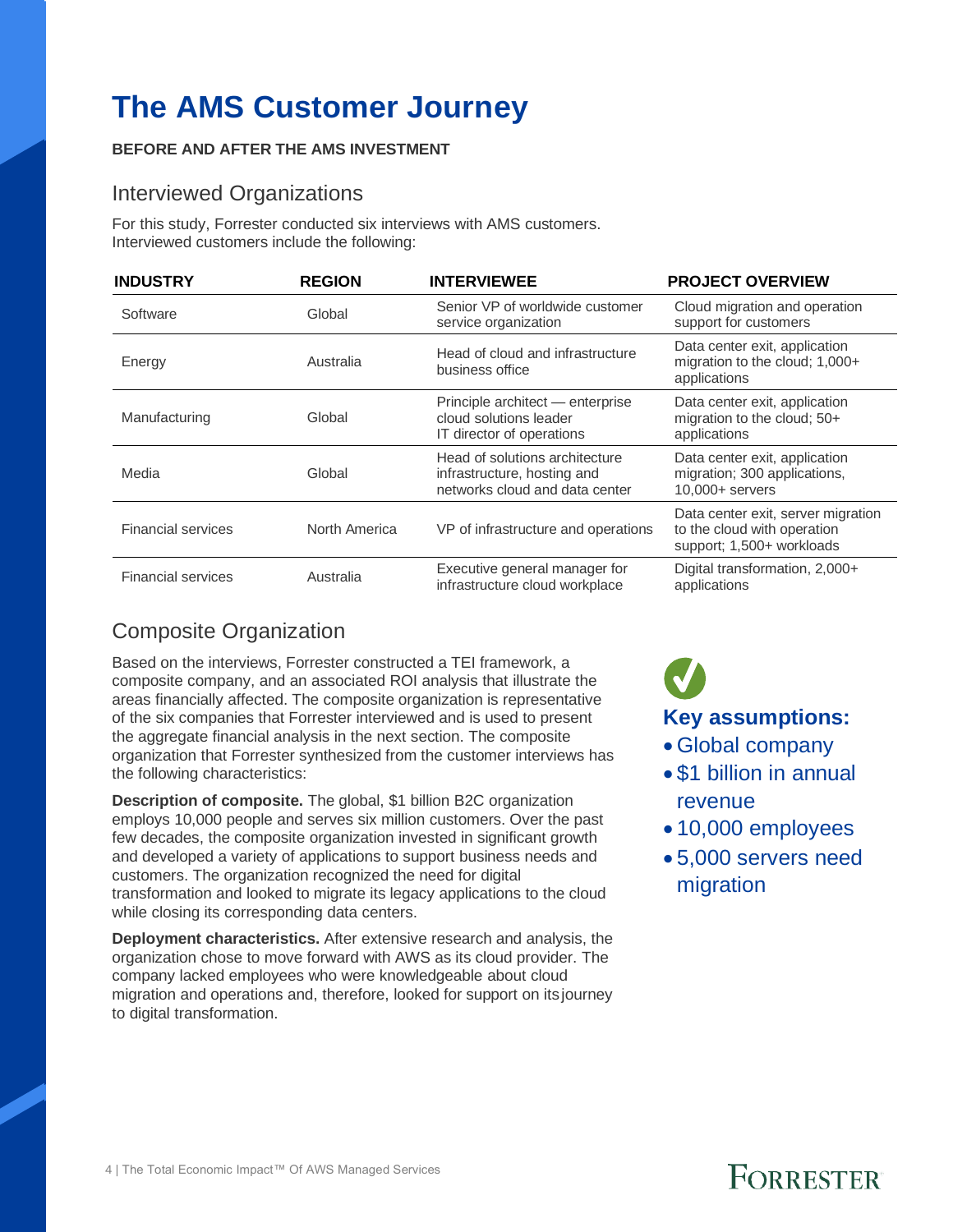## <span id="page-7-0"></span>Key Challenges

Prior to its decision to migrate its data center and its subsequent decision to select AMS as the partner to prepare the migration and manage the environment in the cloud, the organization experienced:

- › **Lack of trained resources to manage migration and the new cloud infrastructure operations.** For many years, the organization's infrastructure team focused on running data centers and did not have the expertise needed to drive the new business initiative of migrating to the cloud or operating cloud infrastructure.
- › **Aggressive migration timeline.** The organization had a hard deadline for its data center exit. If it missed the deadline, it would have incurred a year's worth of data center management fees and slowed the business transformation that was very important to the executive team.
- › **Pressure to select the right partner.** The organization already felt that it was making a big decision by moving to the cloud. Finding the right partner to help with the migration and operations added more stress to the IT and infrastructure teams. As a part of its search, the composite company identified several managed services providers, but each had experience with only certain phases of cloud migration or had little expertise working at a global scale.

## <span id="page-7-1"></span>Solution Requirements

The organization searched for a partner that would bring knowledge and expertise not only to start and complete the migration, but more importantly, to run the operations beyond migration. In addition, it expected its partner to complete the migration:

- › With greater efficiency, ideally requiring less time and fewer internal resources than the company had or could train.
- › With less risk, minimizing the impact to the business and infrastructure teams.

After an extensive RFP and business case process evaluating multiple vendors, the organization chose AMS based on its expertise and firsthand knowledge of the AWS public cloud platform.

## <span id="page-7-2"></span>Project Overview

**Project characteristics.** To meet its goals of digital transformation, the composite organization embarked on a complex application migration project. It expected to exit the data center and set up efficient cloud operations postmigration by adding automation and management tools. The composite organization had to build landing zones (to migrate into); ensure strong governance, security and compliance guardrails; manage the actual migration process; and establish proper operating practices postmigration — which includes monitoring, alerting, and incident response. AMS led the project from roadmap development through discovery and planning to execution and ongoing operations.

**Alternative scenario.** To calculate the benefits of working with AMS, the analysis required an alternative scenario. What would the composite organization have experienced with its data center exit project if it had not worked with AWS Managed Services? Based on conversations with interviewees, Forrester hypothesized that the alternative scenario would

"We looked at several managed service providers, but we had to ask ourselves, 'In what scope do you bring them in? Do you bring them in to run, to build the cloud infrastructure landing zone? Do you bring them in for the migration? Do you bring them in for cloud operations?' AMS offered all three of those."

*IT director of operations, manufacturing*

"Our primary driver was the velocity of migrations that AMS could support by essentially providing us with a separate infrastructure team so we did not need to divert our already-stretched internal resources."

*Head of cloud and infrastructure business office, energy*

"I think we could have migrated on our own. But would we have met our dates? Absolutely not. I think it would have been a brute force project where we were just trying to figure out things on our own, and that what would have caused a lot of challenges."

*VP of infrastructure and operations, financial services*

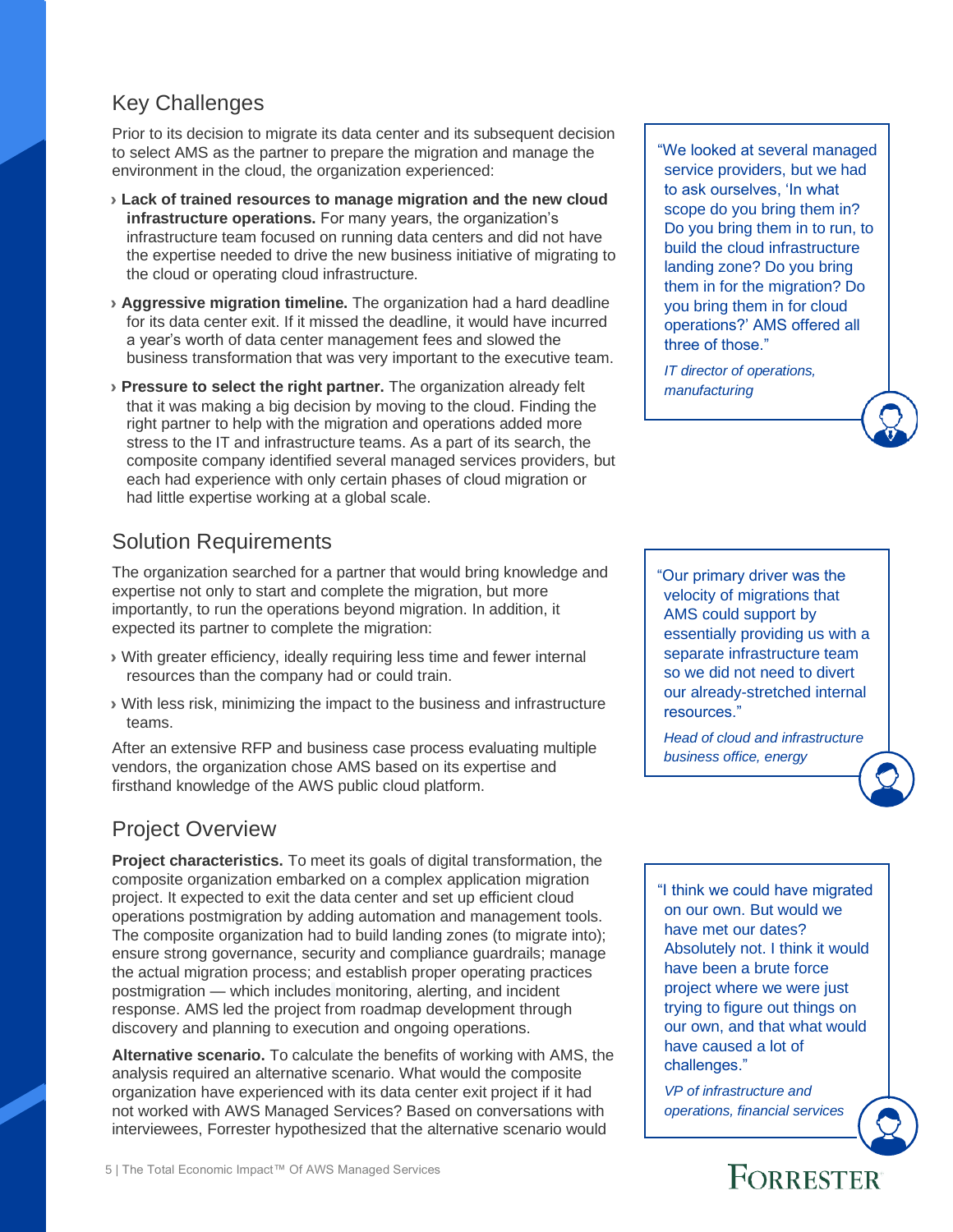have been a project led by internal resources. In this scenario, the project:

- › **Took more time to complete.** Without AWS Managed Services' unique expertise, the composite organization would have taken at least 12 months longer to prepare and execute the migration out of its data center.
- › **Delivered suboptimal outcomes.** AWS Managed Services' expertise in the underlying technologies maximized efficiency and operational cost savings. If the organization had completed the project in-house without access to these best practices, it would have achieved efficiency gains and operational cost savings, but not at the same level.
- › **Was riskier.** Without AWS Managed Services' rigorous planning process, executing the migration would have been accompanied by a higher risk of unplanned downtime.

#### <span id="page-8-0"></span>Key Results

The interviews revealed that key results from the AMS investment include:

- › **Fully optimized cloud operations.** The AMS team set up cloud operations to follow AWS best practices. The composite organization benefited from the technical and process expertise of AMS, which resulted in the creation of cloud infrastructure optimized for efficiency and ready to support growth.
- › **Stronger security posture.** Working with AMS delivered a major uplift to the organizations' security and reduced the chance of a major security breach through optimal landing zone configuration, compliance, governance structures, built-in automation, new specialized tools, and 24/7 monitoring and response.
- › **Faster time-to-operation.** AMS enabled the composite organization to complete the migration in time to meet its deadline. Without AMS' expertise, proprietary tools and best practices, it would have taken the organization much longer to complete. Getting to the operational stage in less time eliminated the data center costs and allowed the organization to take advantage of the cloud, improve security, and realize its efficiency and operational cost savings sooner.
- › **Enabling of business transformation.** As organizations strive to enhance their respective businesses through digital transformation, they depend in their success on seamless infrastructure provisioning, configuration, change and compliance management. AWS Managed Services took over the infrastructure operations as a reliable and proactive partner, which allowed these companies to keep their engineering talent focused on their core work to drive innovation.

"It goes without saying that AMS is the best in the business because they actually are part of AWS and draw from its experience. You're dealing with one provider and can move forward very quickly. I think that was very helpful."

*Principle architect — enterprise cloud solutions leader, manufacturing*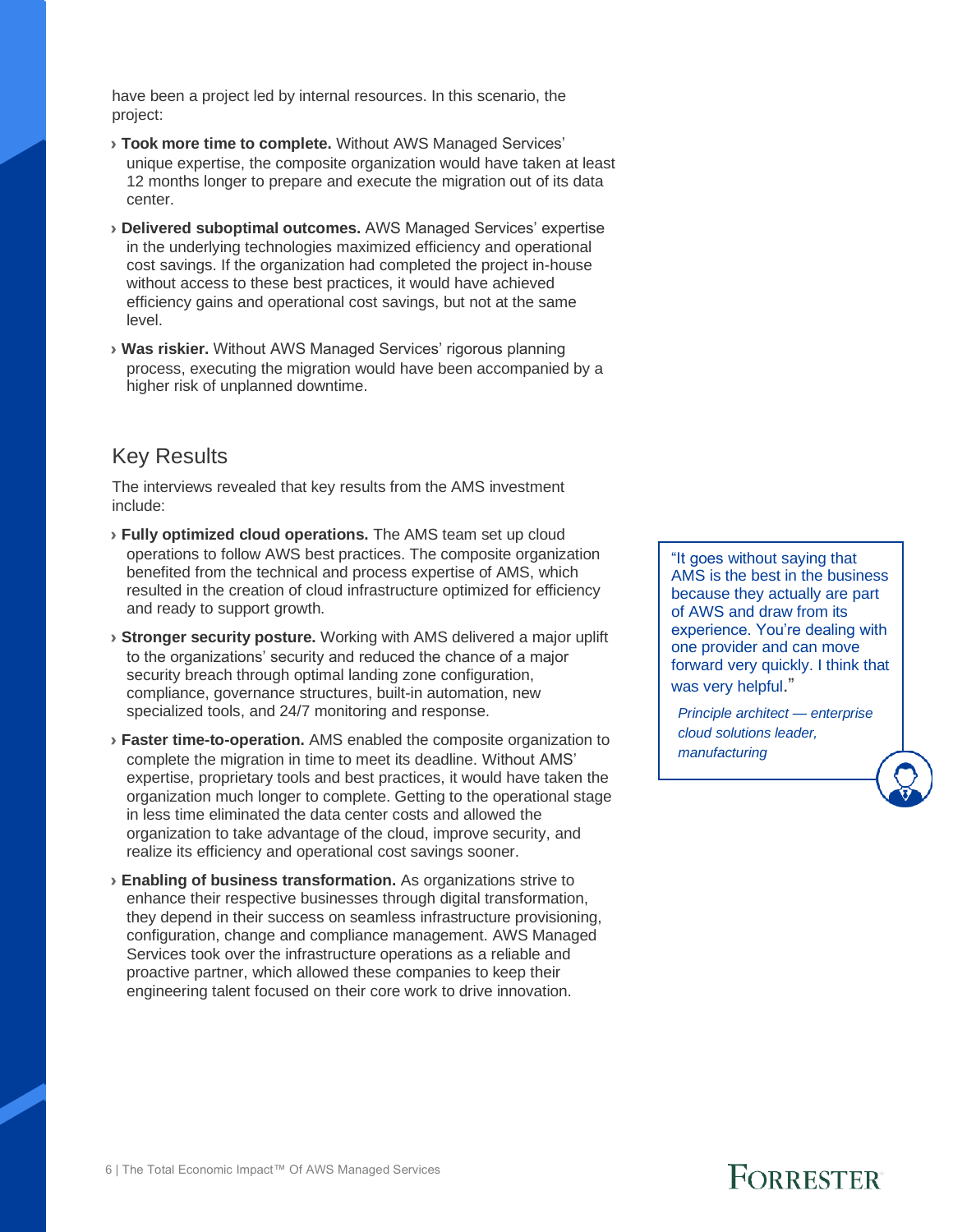# <span id="page-9-0"></span>**Analysis Of Benefits**

**QUANTIFIED BENEFIT DATA AS APPLIED TO THE COMPOSITE**

|            | <b>Total Benefits</b>                                       |              |               |               |              |                                |  |  |  |
|------------|-------------------------------------------------------------|--------------|---------------|---------------|--------------|--------------------------------|--|--|--|
| REF.       | <b>BENEFIT</b>                                              | <b>YEAR1</b> | <b>YEAR 2</b> | <b>YEAR 3</b> | <b>TOTAL</b> | <b>PRESENT</b><br><b>VALUE</b> |  |  |  |
| Atr        | Resource cost avoidance                                     | \$1,280,000  | \$1,280,000   | \$1,280,000   | \$3,840,000  | \$3,183,171                    |  |  |  |
| <b>Btr</b> | Cost savings from accelerated<br>migration to the cloud     | \$2,550,000  | \$0           | \$0           | \$2,550,000  | \$2,318,182                    |  |  |  |
| Ctr        | Optimized resource efficiency gain                          | \$280,500    | \$364,650     | \$420,750     | \$1,065,900  | \$872,479                      |  |  |  |
| Dtr        | Cost savings from avoided<br>management infrastructure fees | \$892,500    | \$1,190,000   | \$1,487,500   | \$3,570,000  | \$2,912,415                    |  |  |  |
| Etr        | Improved organizational security                            | \$333,396    | \$417,767     | \$504,753     | \$1,255,917  | \$1,027,578                    |  |  |  |
| Ftr        | Incremental profit from increased<br>uptime                 | \$197,260    | \$201,205     | \$205,230     | \$603,695    | \$499,805                      |  |  |  |
|            | Total benefits (risk-adjusted)                              | \$5,533,656  | \$3,453,623   | \$3,898,233   | \$12,885,512 | \$10.813.630                   |  |  |  |

## <span id="page-9-1"></span>Resource Cost Avoidance

The alternative to using AMS to lead the migration effort was to run the project in-house, which would have required hiring additional cloud experts or bringing in skilled contractors. By using AMS, the composite organization avoided the cost of hiring and compensating these additional resources.

Interviewees consistently stated that it would have taken them significantly longer to complete their data center exit projects if they had completed migration on their own.

- › A software company expected to invest up to \$1.5 million in talent if it was to perform the migration and operations on its own. And it estimated that the hiring and onboarding process would've taken 100 to 150 business days before they could've started.
- › An executive general manager for infrastructure at a financial organization explained that hiring talent, preparing the landing zone, and ensuring compliance and governance guardrails would've been a multimillion-dollar people investment.
- › An energy company relied on AMS throughout the project and avoided expanding the staff or retraining and reassigning existing engineering resources. The head of cloud and infrastructure said: "We didn't have to increase our FTE count for our central and operations teams as we would have otherwise without AMS. The 24/7 operations capability was there for us, which we didn't have internally."

The table above shows the total of all benefits across the areas listed below, as well as present values (PVs) discounted at 10%. Over three years, the composite organization expects risk-adjusted total benefits to be a PV of nearly \$9.5 million.



Cost savings from resource cost avoidance: 29% of total benefits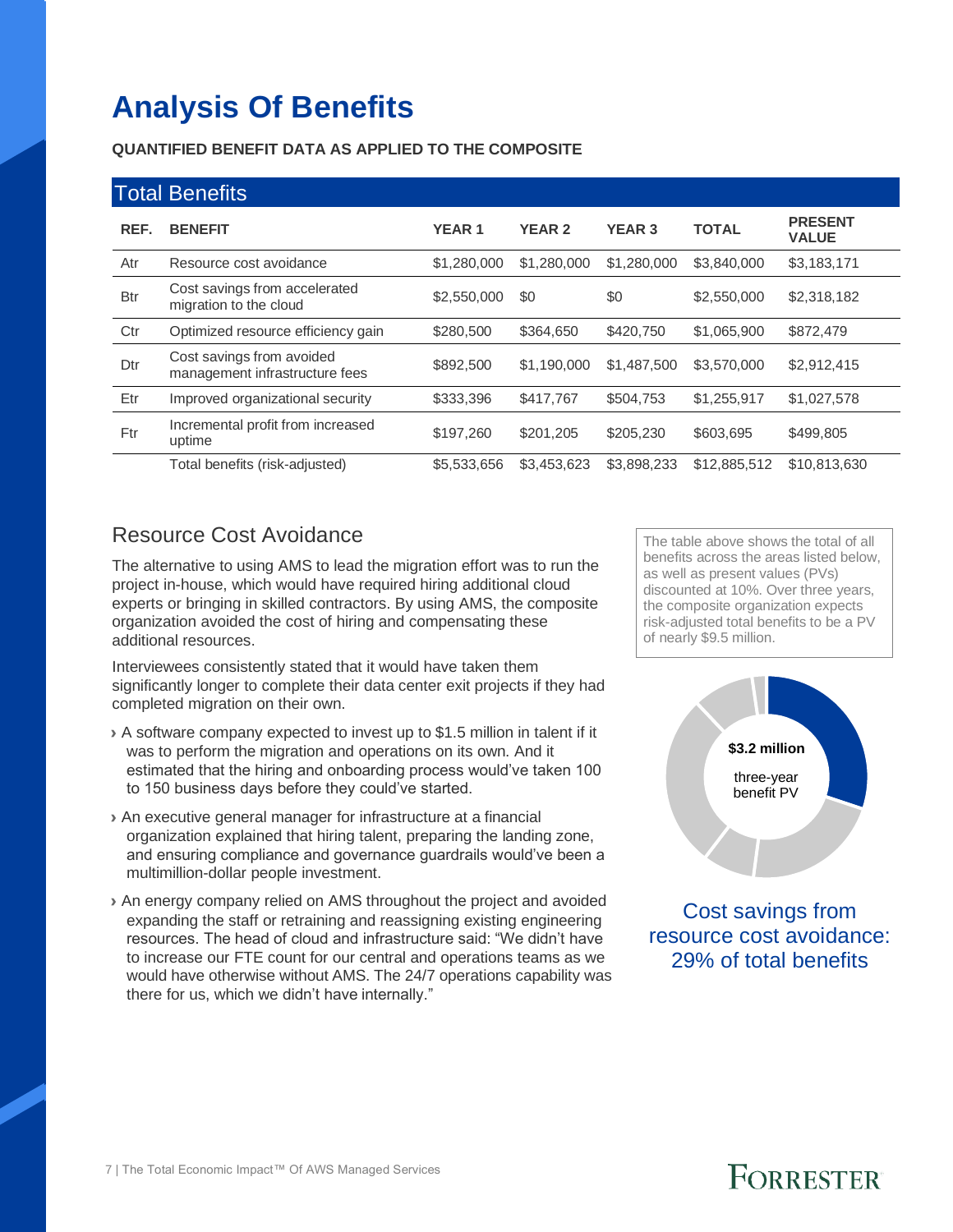The model quantifies the incremental resource time the composite organization would have incurred if it had led the effort on its own. Two factors drive this cost: the need to fill the gap in cloud migration and management expertise and the need to operate the cloud postmigration. For the composite organization, Forrester assumes that:

- › It would have had to hire or reassign 10 FTEs and continue to employ them. Some would contribute foundation, migration, and modernization expertise, while others would assume day-to-day operations. Over the course of the project, these FTEs or contractors could vary as the requirements changed, but Forrester assumes the sum of all resources is 10 FTEs.
- › The average cost to hire a full-time resource is \$160,000 per year.

An organization's ability to achieve these outcomes will vary based on several factors:

- › Existing resource knowledge and experience. Given that cloud migrations and operations are complex and infrequent events, the model assumes that the composite organization lacks the in-house expertise and would have to acquire it.
- › Existing volume and complexity of the infrastructure.
- › Average cost to hire a resource.

To account for these risks, Forrester adjusted this benefit downward by 20%, yielding a three-year risk-adjusted total PV of \$3.2 million.



The composite organization would have required the equivalent of 10 full-time cloud engineers for three years if it had conducted the migration on its own.

Impact risk is the risk that the business or technology needs of the organization may not be met by the investment, resulting in lower overall total benefits. The greater the uncertainty, the wider the potential range of outcomes for benefit estimates.

| <b>Resource Cost Avoidance: Calculation Table</b> |                                         |                    |              |               |               |  |  |
|---------------------------------------------------|-----------------------------------------|--------------------|--------------|---------------|---------------|--|--|
| REF.                                              | <b>METRIC</b>                           | <b>CALCULATION</b> | <b>YEAR1</b> | <b>YEAR 2</b> | <b>YEAR 3</b> |  |  |
| A <sub>1</sub>                                    | Number of cloud resources required      |                    | 10           | 10            | 10            |  |  |
| A2                                                | Average cost per resource               |                    | \$160,000    | \$160,000     | \$160,000     |  |  |
| At                                                | Resource cost avoidance                 | $A1^*A2$           | \$1,600,000  | \$1,600,000   | \$1,600,000   |  |  |
|                                                   | Risk adjustment                         | 120%               |              |               |               |  |  |
| Atr                                               | Resource cost avoidance (risk-adjusted) |                    | \$1,280,000  | \$1,280,000   | \$1,280,000   |  |  |

## <span id="page-10-0"></span>Cost Savings From Accelerated Migration To The **Cloud**

Along with the desire to modernize applications and provide better business outcomes, most interviewees wanted to exit their data centers to reduce monthly expenses. Interviewees reported expensive hosted data center fees, underutilized technology, and high costs for power and cooling. The sooner they completed their migrations, the sooner they could eliminate the costs of operating their own data centers.

› Many interviewees needed to ensure that their cloud environments would be compliant with regulations (such as HIPAA, GDPR, ISO, or PCI) before they could start migrating applications and infrastructure. AMS ensured compliance with the proper regulations as part of configuring the AWS landing zone. As the executive general manager for infrastructure cloud workplace at a financial company toldForrester: "With AMS, we were able to just hand over the compliance certificates, which made this part very fast. If we had to do it on our own, thatwould have been a significant piece of work".



Cost savings from accelerated migration to the cloud: 21% of total benefits

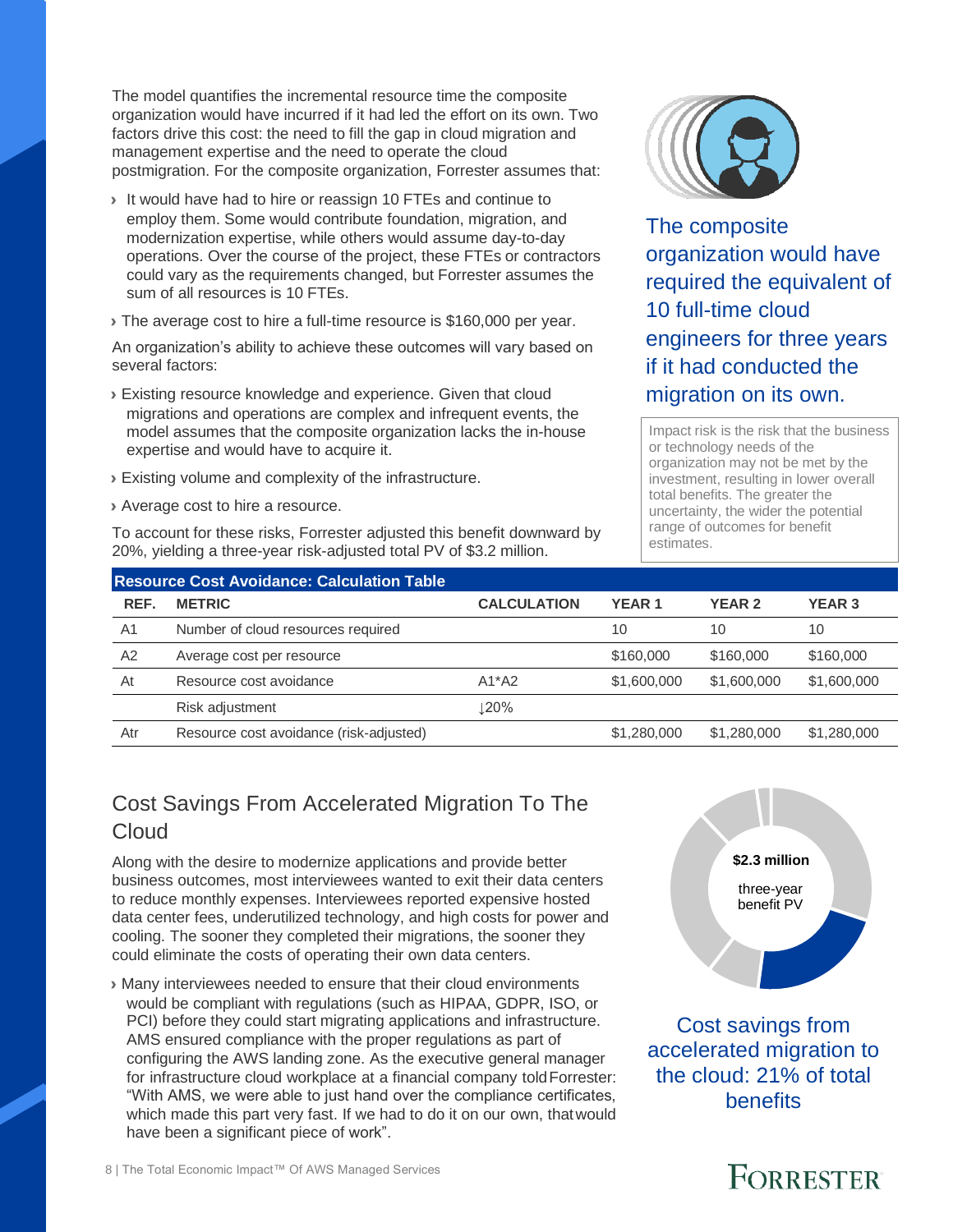- › A North American financial services organization faced a hard deadline to exit the data center. If it missed the deadline, a third-party provider would have charged a \$5 million data center management fee. According to the VP of infrastructure and operations: "If we did not hit our deadline, that would have triggered us to have to extend our data center contract by at least another year. That would have delayed a lot of our plans. Getting to the cloud a year sooner meant we could start delivering more value to the business faster."
- › Another financial services organization told Forrester that its average data center costs per application post migration were reduced by 90%, and AMS allowed it to recognize these savings sooner. The executive general manager for infrastructure cloud workplace said: "I think you could replicate the AMS environment, but you'd have to go and build all those landing zones and build all those tools and events. For us, that would've taken a year. And in that year, we wouldn't be able to migrate a single application."

For the composite organization, Forrester assumes that:

- › Its data centers that hosted the migrated applications costs \$250,000 to operate each month.
- › When it partnered with AMS, the organization realized these costs savings one year sooner than it would have if it led its own migration project.

The reduction in data center operating expenses will vary with:

› Existing data center expenses.

› The organization's effort and velocity of migration without AMS.

To account for these risks, Forrester adjusted this benefit downward by 15%, yielding a three-year risk-adjusted total PV of \$2.3 million.



AMS enabled the organization to meet its aggressive timeline to exit the data center.

"The velocity of migrations that we needed was not going to happen without AMS. With our data center exit, we were able to mark those servers as decommissioned much sooner: within a month or two, instead of six months to a year and a half."

*Head of solutions architecture infrastructure, media*

|                | <b>Cost Savings From Accelerated Migration To The Cloud: Calculation Table</b> |                    |              |               |               |  |  |  |  |
|----------------|--------------------------------------------------------------------------------|--------------------|--------------|---------------|---------------|--|--|--|--|
| REF.           | <b>METRIC</b>                                                                  | <b>CALCULATION</b> | <b>YEAR1</b> | <b>YEAR 2</b> | <b>YEAR 3</b> |  |  |  |  |
| <b>B1</b>      | Data center cost per month                                                     |                    | \$250,000    |               |               |  |  |  |  |
| B <sub>2</sub> | Months of savings gained due to faster completion                              |                    | 12           |               |               |  |  |  |  |
| <b>Bt</b>      | Cost savings from accelerated migration to the cloud                           | B1*B2              | \$3,000,000  | \$0           | \$0           |  |  |  |  |
|                | Risk adjustment                                                                | $\perp$ 15%        |              |               |               |  |  |  |  |
| <b>Btr</b>     | Cost savings from accelerated migration to the cloud (risk-<br>adjusted)       |                    | \$2,550,000  | \$0           | \$0           |  |  |  |  |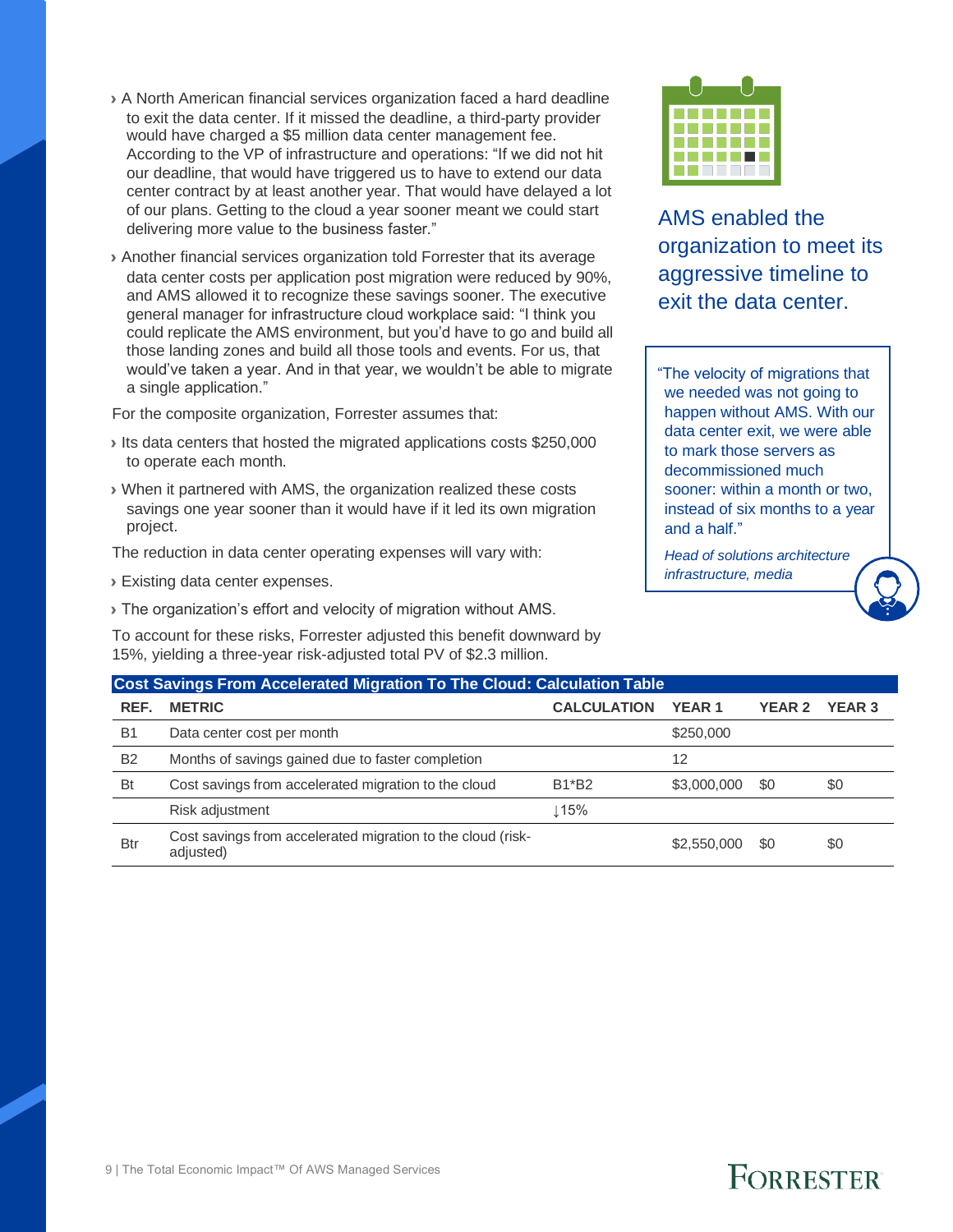## <span id="page-12-0"></span>Optimized Resource Efficiency Gain

Another cloud migration goal of the interviewees was to reduce IT operations costs, including monitoring, patching, backup, security, and incident management. While interviewees believed they would have acquired some efficiencies in a self-led project, they are confident that AMS' experience and expertise led to higher efficiency gains than what they would have achieved on their own.

- › All interviewees noted that AMS stayed on top of important alerts and tickets and successfully performed all security and performance monitoring. "AMS is really proactive, which was a breath of fresh air," said IT director of operations at a manufacturing company.
- › Without AMS, an energy company would have expanded their operational support team by at least three to three and a half FTEs to manage cloud operations.
- › A financial services company attempted to manage a handful of applications without AMS involvement. According to the executive general manager for infrastructure, it was using costly developer resources to get up in the middle of the night do patching and backups. The interviewee said: "These developers spent a lot of time on these very basic functions because they did not have the automation. The cost of operating those environments was going through the roof and this model was not sustainable."
- › Interviewees at a manufacturing company estimated 30% savings in operating costs due to the automation set up by the AMS team.

For the composite organization, Forrester assumes that:

- › It experienced a 30% resource efficiency gain.
- › This resource efficiency gain was recognized across the organization's operations team. In the first year, 10 FTEs were dedicated to operations, 13 in Year 2, and 15 in Year 3.
- › It paid an average fully loaded salary of \$110,000 to operations FTEs.

Efficiency gains would differ based on:

- › Degree of existing inefficiencies.
- › Willingness to adopt the new technology and operating models.
- › Average fully loaded salaries.

To account for these risks, Forrester adjusted this benefit downward by 15%, yielding a three-year risk-adjusted total PV of \$872,479.



## Optimized resource efficiency gain: 8% of total benefits



The expertise, experience, and proprietary tools saved hours of operations' time managing the cloud infrastructure.

|                | <b>Optimized Resource Efficiency Gain: Calculation Table</b> |                    |              |               |               |
|----------------|--------------------------------------------------------------|--------------------|--------------|---------------|---------------|
| REF.           | <b>METRIC</b>                                                | <b>CALCULATION</b> | <b>YEAR1</b> | <b>YEAR 2</b> | <b>YEAR 3</b> |
| C <sub>1</sub> | Number of operations FTEs affected                           |                    | 10           | 13            | 15            |
| C <sub>2</sub> | Efficiency gain with AMS                                     |                    | 30%          | 30%           | 30%           |
| C <sub>3</sub> | Average burdened salary                                      |                    | \$110,000    | \$110,000     | \$110,000     |
| Ct             | Optimized resource efficiency gain                           | $C2*C1*C3$         | \$330,000    | \$429,000     | \$495,000     |
|                | Risk adjustment                                              | $\perp$ 15%        |              |               |               |
| Ctr            | Optimized resource efficiency gain (risk-adjusted)           |                    | \$280,500    | \$364,650     | \$420,750     |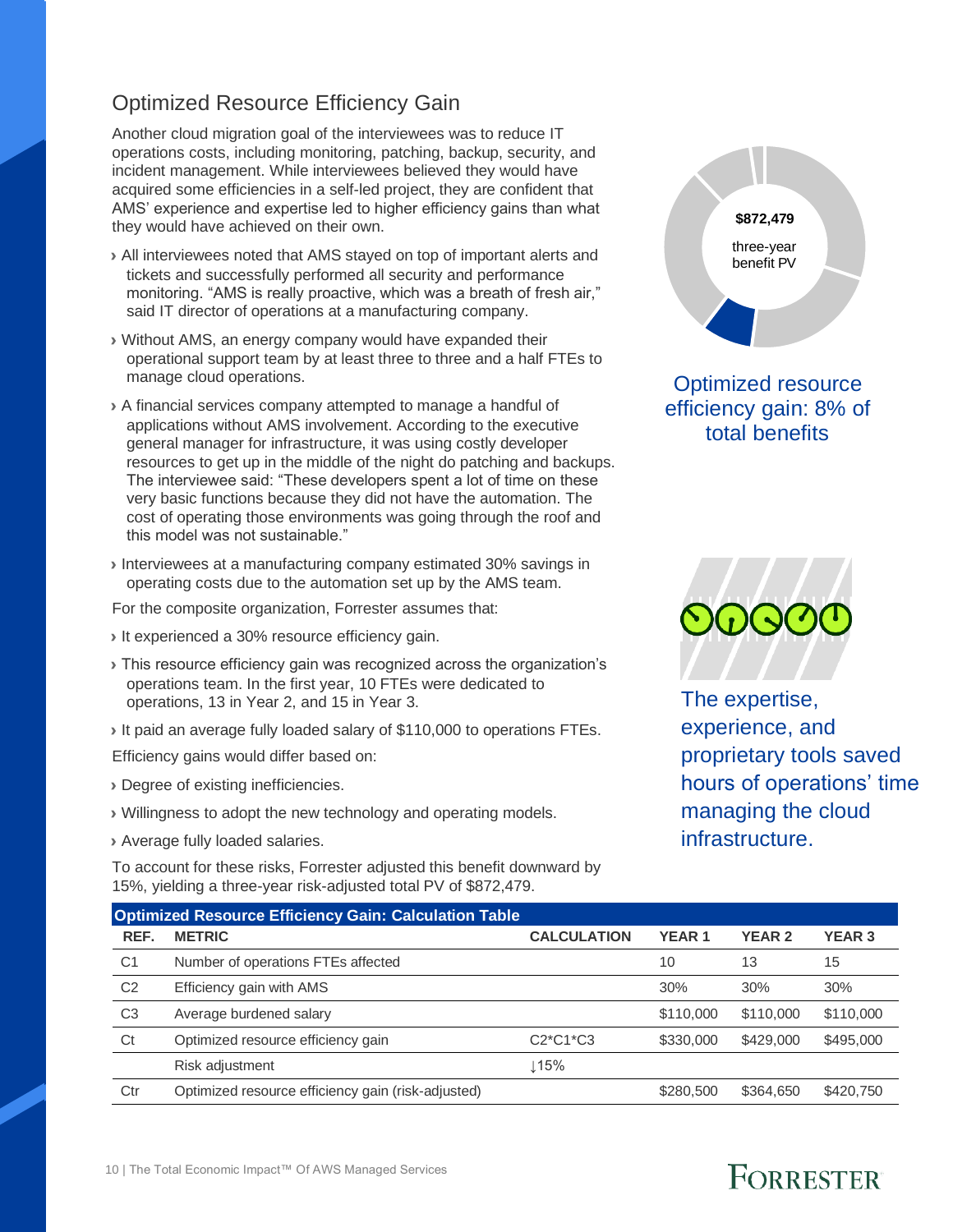## <span id="page-13-0"></span>Cost Savings From Avoided Management Infrastructure Fees

All interviewed companies relied on AMS to provide infrastructure management tools that perform auxiliary functions such as monitoring, patch management, and backup. The executive general manager for infrastructure cloud workplace at a financial services company said: "If I had to go and build a patch management solution, that would require some infrastructure. If I had to build an automated backup solution, that would require a lot of infrastructure." Since organizations pay AWS for infrastructure usage, companies would incur AWS fees for additional infrastructure use. Working with AMS enabled the organizations to avoid fees they would have paid if they led cloud operations on their own.

For the composite organization, Forrester assumes that:

- › The organization pays the fee of \$3,500 per server running on AWS. In the first year, the organization migrated 3,000 servers, followed by an additional 1,000 servers in Years 2 and 3.
- › Without AMS, the organization would need to dedicate additional infrastructure for infrastructure management tools such as monitoring, patch management, or backup solutions. The size of the additional infrastructure would amount to 10% of the current infrastructure in use.

Cost savings from avoided management infrastructure fees will vary based on:

- › Current size of the infrastructure running on AWS and the price per server.
- › The type of management tools the organizations builds for cloud operations and the infrastructure needed to host them.

To account for these risks, Forrester adjusted this benefit downward by 15%, yielding a three-year risk-adjusted total PV of \$3.7 million.



Cost savings from avoided management infrastructure fees: 27% of total benefits

**FORRESTER** 

|                | <b>Cost Savings From Avoided Management Infrastructure Fees: Calculation Table</b> |                           |               |               |               |  |  |  |  |
|----------------|------------------------------------------------------------------------------------|---------------------------|---------------|---------------|---------------|--|--|--|--|
| REF.           | <b>METRIC</b>                                                                      | <b>CALCULATION</b>        | <b>YEAR 1</b> | <b>YEAR 2</b> | <b>YEAR 3</b> |  |  |  |  |
| D <sub>1</sub> | Number of servers                                                                  |                           | 3.000         | 4.000         | 5,000         |  |  |  |  |
| D <sub>2</sub> | Additional management infrastructure avoided due<br>to AMS                         |                           | 10%           | 10%           | 10%           |  |  |  |  |
| D <sub>3</sub> | Cost per server post migration                                                     | Cloud usage costs /<br>D1 | \$3,500       | \$3.500       | \$3,500       |  |  |  |  |
| Dt             | Cost savings from avoided management<br>infrastructure fees                        | $D1^*D2^*D3$              | \$1,050,000   | \$1,400,000   | \$1,750,000   |  |  |  |  |
|                | Risk adjustment                                                                    | $\downarrow$ 15%          |               |               |               |  |  |  |  |
| Dtr            | Cost savings from avoided management<br>infrastructure fees (risk-adjusted)        |                           | \$892,500     | \$1,190,000   | \$1,487,500   |  |  |  |  |

11 | The Total Economic Impact™ Of AWS Managed Services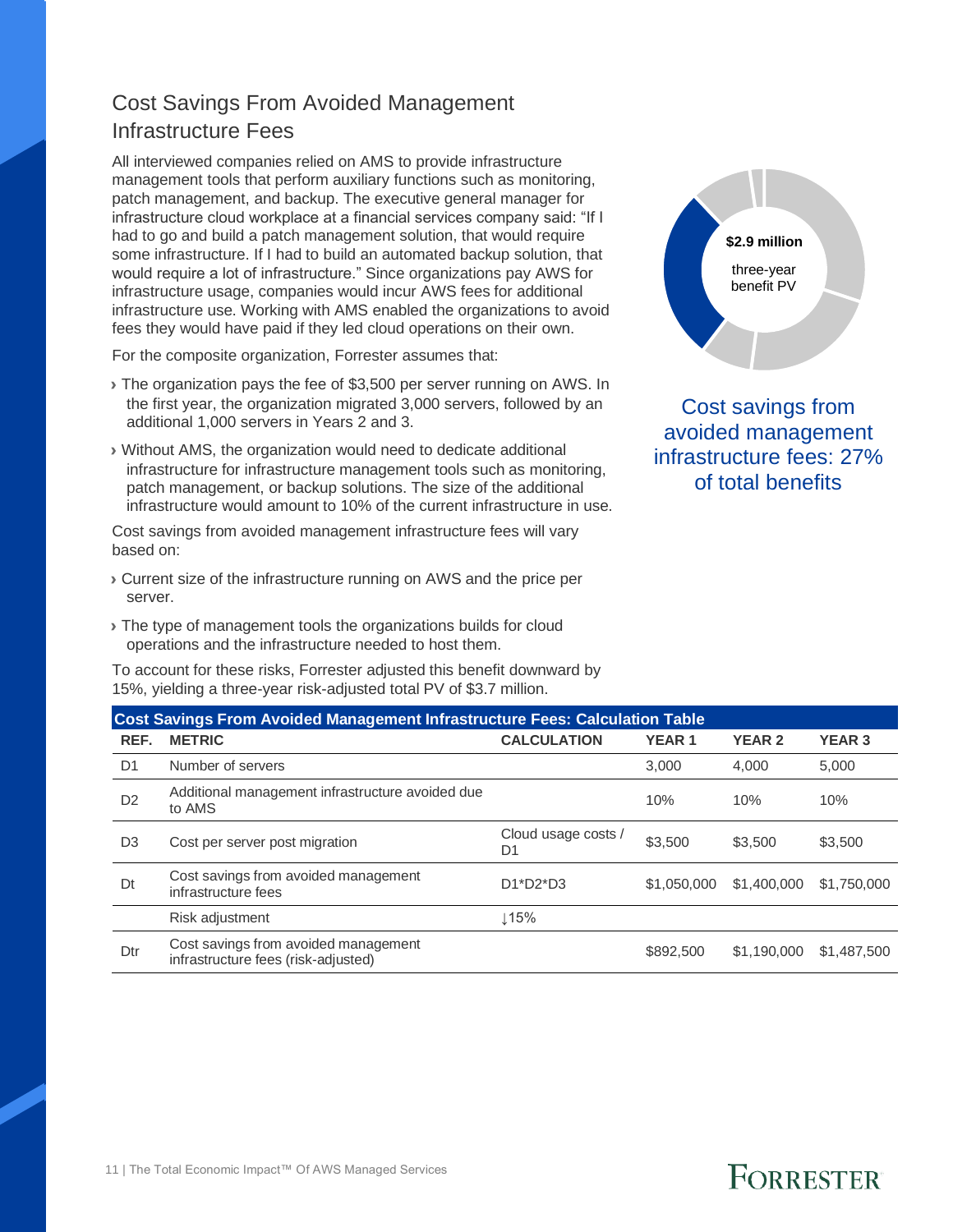#### <span id="page-14-0"></span>Improved Organizational Security

In their legacy environments, interviewed organizations frequently struggled to ensure 100% patching, backups, 24/7 monitoring, and response to alerts, and they did not have the visibility and resources to run audits or perform a deep dive analysis on user access. Interviewees acknowledged that working with AMS lowered their security risks through optimal landing zone configuration, compliance, governance structures, built-in automation, new specialized tools, and 24/7 monitoring and response. The principle architect at a manufacturing company said: "When the CIO asked, 'Are we going to be secure?' and, 'What applications can we put out there in the cloud?,' it provided a huge sense of comfort to show that we had all the right controls in place and that AMS will support us."

- › A manufacturing company's IT director of operations said: "With the different technologies available to us with AMS, we're doing user audits and intrusion detection we could not do before. And the security tools cover 100% of everything that's running in our environment."
- › For a financial company, the biggest improvement came in AMS performing monitoring and response. The executive general manager for infrastructure cloud workplace said: "The environment is monitored by AMS. If anything happens, they will start a case and, in our ticketing system, we will see that they've got it, that they're working on it, and all of the case notes as they're working on it. We're continually kept up to date. It's tens of issues per month, and it's significant that we don't have to do that 24/7 monitoring of the environment."

For the composite organization, Forrester assumes:

- › The average cost of a security breach is \$3.92 million per the 2019 Ponemon Institute survey.<sup>4</sup>The risk of a breach is 15% and increases by 3.5% each year.
- › The average cost of a data breach increases at 1.6% per year.
- › AMS provides the organization with the framework, tools, support, and automation to reduce security risks. The use of security automation reduces the cost of a breach by 32%, according to Ponemon. Reliance on an incident response team that follows an incident response plan further decreases the cost of a breach by 31%.

Savings from improved organizational security will vary based on:

- › The organization's historic outcomes for patching, backup, and incident response.
- › The skill and capacity of an organization's IT and/or security operations team(s).

To account for these risks, Forrester adjusted this benefit downward by 10%, yielding a three-year risk-adjusted total PV of \$1 million.



Improved organizational security: 10% of total benefits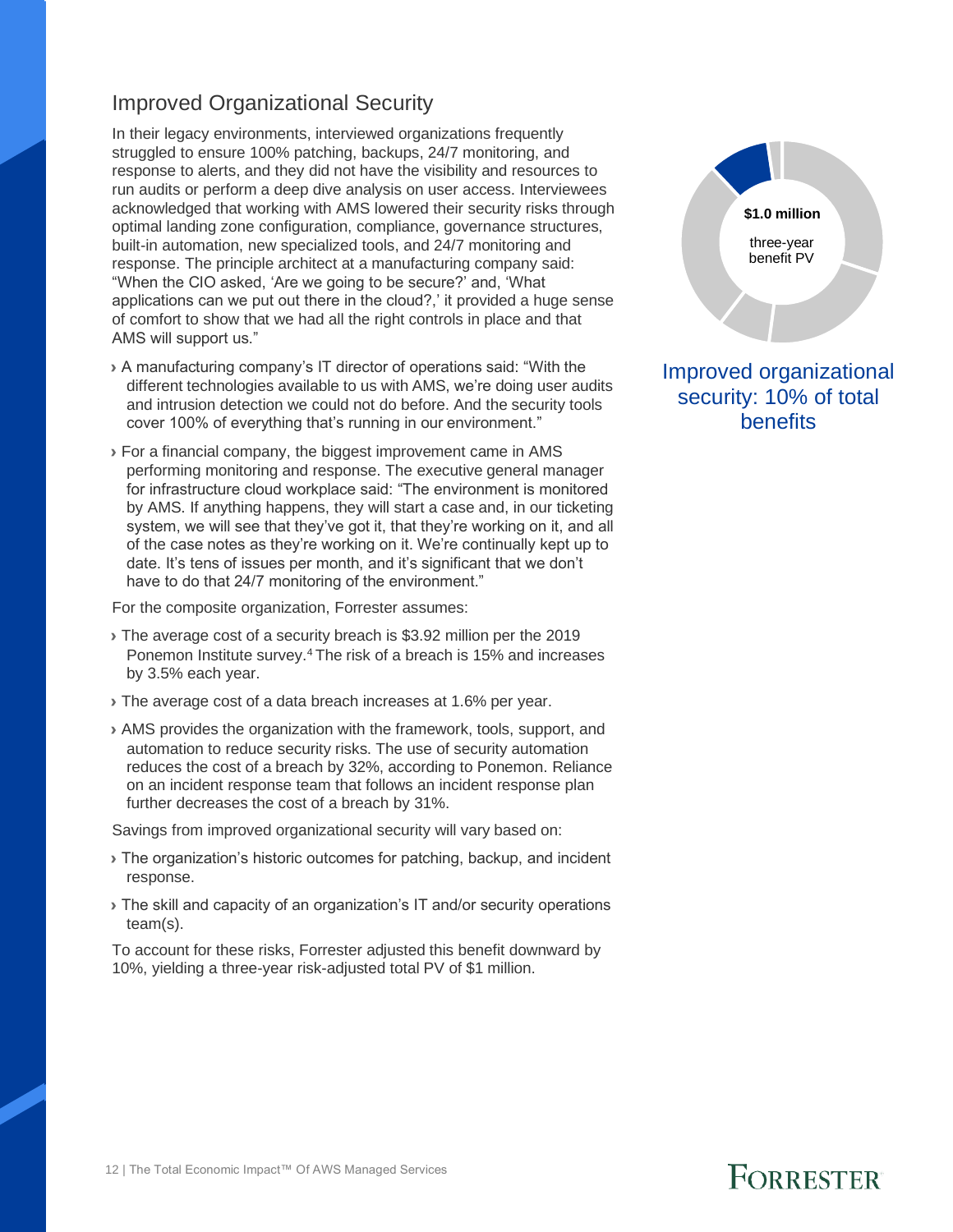| <b>Improved Organizational Security: Calculation Table</b> |                                                                                                       |                                              |              |               |               |  |  |  |
|------------------------------------------------------------|-------------------------------------------------------------------------------------------------------|----------------------------------------------|--------------|---------------|---------------|--|--|--|
| REF.                                                       | <b>METRIC</b>                                                                                         | <b>CALCULATION</b>                           | <b>YEAR1</b> | <b>YEAR 2</b> | <b>YEAR 3</b> |  |  |  |
| E1                                                         | Average cost of a data breach                                                                         | Increases by 1.6%<br>YoY                     | \$3,920,000  | \$3,982,720   | \$4,046,444   |  |  |  |
| E <sub>2</sub>                                             | Decrease in cost of breach with<br>security automation                                                |                                              | 32%          | 32%           | 32%           |  |  |  |
| E <sub>3</sub>                                             | Decrease in cost of a breach with<br>incident response team that follows<br>an incident response plan |                                              | 31%          | 31%           | 31%           |  |  |  |
| E4                                                         | Risk of experiencing a breach                                                                         | Increases by 3.5<br>percentage points<br>YoY | 15.0%        | 18.5%         | 22.0%         |  |  |  |
| Et                                                         | Improved organizational security                                                                      | (E1*E2+E1*E3)*E4                             | \$370,440    | \$464,186     | \$560,837     |  |  |  |
|                                                            | Risk adjustment                                                                                       | 110%                                         |              |               |               |  |  |  |
| Etr                                                        | Improved organizational security<br>(risk-adjusted)                                                   |                                              | \$333,396    | \$417,767     | \$504,753     |  |  |  |

## <span id="page-15-0"></span>Incremental Profit From Increased Uptime

With AMS running cloud operations, the organizations saw higher uptime for their eCommerce channels due to improved patching rates, reduced number of major security incidents, and faster incident response.

- › A financial services company saw 50% reduction in major security incidents, which resulted in fewer disruptions to the business and higher uptime.
- › Several interviewees reported that their successful patch rates significantly improved with AMS, which meant they no longer needed to schedule additional downtime to run the additional patching.

For the composite organization, Forrester assumes:

- › 40% of the organization's revenue is generated through eCommerce.
- › Working with AMS enabled the organization to gain 2 hours of incremental uptime per month.
- › The organization's average revenue per hour is \$45,662.
- › The organization's operating margin is 20%.
- Incremental profit from increased uptime will vary based on:
- › The organization's historic outcomes for patching, backup, and incident response.
- › The portion of the organization's revenue attributed to eCommerce.
- › The organization's annual revenue and profit margin.

To account for these risks, Forrester adjusted this benefit downward by 10%, yielding a three-year risk-adjusted total PV of \$499,805.



Incremental profit from increased uptime: 5% of total benefits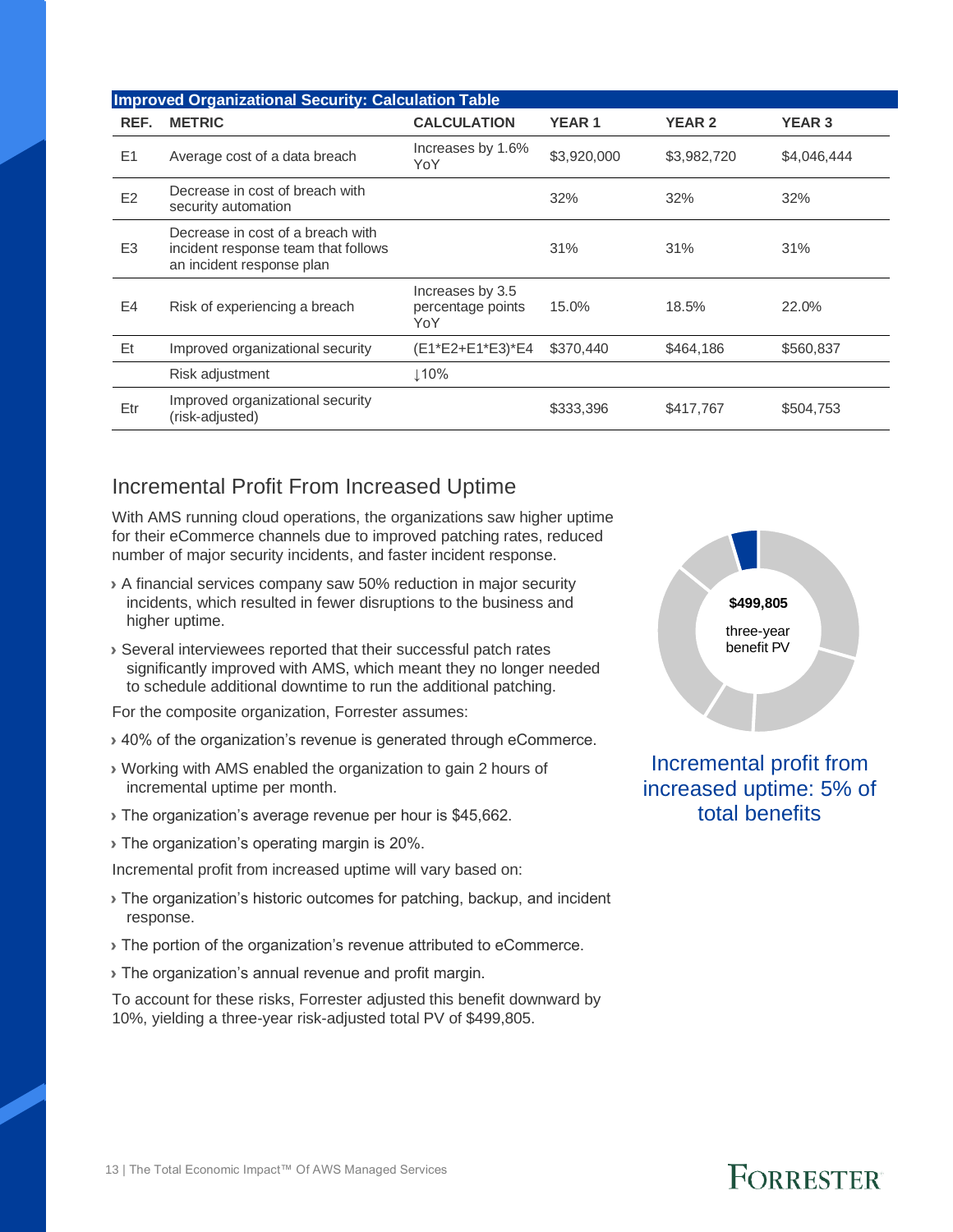| <b>Incremental Profit From Increased Uptime: Calculation Table</b> |                                                                             |                      |                 |                 |                 |  |  |
|--------------------------------------------------------------------|-----------------------------------------------------------------------------|----------------------|-----------------|-----------------|-----------------|--|--|
| REF.                                                               | <b>METRIC</b>                                                               | <b>CALCULATION</b>   | <b>YEAR 1</b>   | <b>YEAR 2</b>   | <b>YEAR 3</b>   |  |  |
| F <sub>1</sub>                                                     | Annual revenue                                                              | 2% increase YoY      | \$1,000,000,000 | \$1,020,000,000 | \$1,040,400,000 |  |  |
| F <sub>2</sub>                                                     | Percent of organization's revenue<br>attributed to e-commerce               |                      | 40%             | 40%             | 40%             |  |  |
| F <sub>3</sub>                                                     | Incremental monthly uptime from<br>improved performance with AMS<br>(hours) |                      | $\mathcal{P}$   | 2               | 2               |  |  |
| F <sub>4</sub>                                                     | Number of months experienced                                                |                      | 12              | 12              | 12              |  |  |
| F <sub>5</sub>                                                     | Average revenue per hour (rounded<br>value shown)                           | F1*F2/8,760<br>hours | \$45,662        | \$46,575        | \$47,507        |  |  |
| F <sub>6</sub>                                                     | Operating margin                                                            |                      | 20%             | 20%             | 20%             |  |  |
| Ft                                                                 | Incremental profit from increased<br>uptime                                 | F3*F4*F5*F6          | \$219,178       | \$223,562       | \$228,033       |  |  |
|                                                                    | Risk adjustment                                                             | ⊥10%                 |                 |                 |                 |  |  |
| Ftr                                                                | Incremental profit from increased<br>uptime (risk-adjusted)                 |                      | \$197,260       | \$201,205       | \$205,230       |  |  |

## <span id="page-16-0"></span>Unquantified Benefits

The companies that Forrester interviewed shared the following benefits that affected their organizations but are not quantified in this study:

- › **Enabling of innovation.** For all interviewees, relying on AMS meant they did not need to pull their engineering talent from their core work to handle the migration, and that ensured no interruption to innovation. The VP of infrastructure and operations at a financial services company said: "I don't need my engineers to be experts on migrations because, hopefully, this is the last time we have to do this."
- › **Guaranteed adherence to best practices.** AMS enforced consistency and standardization throughout the migration process, starting from the landing zone. Interviewees found this predictability useful. It allowedfor the short timelines (e.g., moving 30 to 50 applications in 50 days), and also guaranteed they were not making mistakes. The executive general manager for infrastructure cloud workplace at a financial organization said: "By adopting the AMS landing zone, we knew that it was obviously the AWS best practice, it would provide a very consistent environment, and it was already tested and verified."
- › **Infrastructure cost optimization.** AMS advised interviewees on ways to optimize infrastructure and reduce costs. It drew on its expertise and experience, encouraging interviewees to reconsider their processes and applications to drive efficiencies in their current infrastructure. The IT director of operations at a manufacturing company said: "We had those nonproduction workloads that were running all the time. We set them and forget them. We don't have to run those nonproduction instances unless there's an application upgrade or there's an incident or otherwise. Now that AMS identified them, we can rightsize those nonproduction systems and reduce costs."



Adherence to best practices and guardrails provided by AMS enabled the composite organization to keep the desired migration velocity.

"When we completed the migration, our executives were astonished that we hit our timeline and got this accomplished with very little impact to production. I don't think we could have done that without AMS. I don't see that talent there anywhere else at this point."

*VP of infrastructure and operations, financial services*

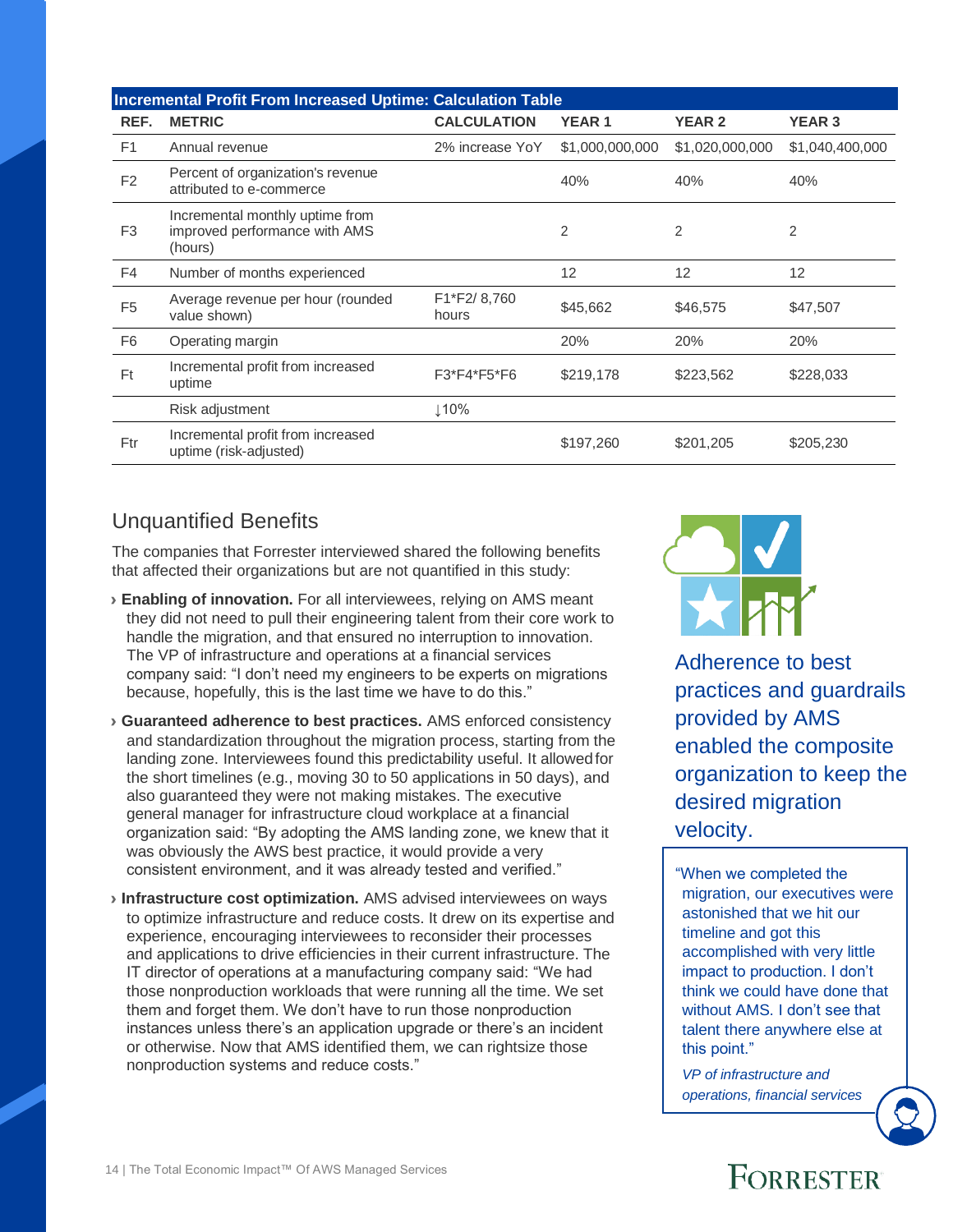› **Peace of mind.** The interviewees continuously cited the sense of comfort and partnership that AMS delivered to them. Interviewees felt that they received reliable and timely support and guidance and proactive recommendations. Companies found AMS receptive to new capabilities or features requests whenever a new challenge or need came up. The VP of infrastructure and operations at a financial services company said: "During the migration, we truly felt like the AMS team was here to partner with us. They were here as part of our team. The only way people could tell that someone was an AMS resource, was because their badges were a different color than our employees'."

#### <span id="page-17-0"></span>**Flexibility**

The value of flexibility is clearly unique to each customer, and the measure of its value varies from organization to organization. There are multiple scenarios in which a customer might choose to implement AMS and later realize additional uses and business opportunities, including:

- › **Access to innovation.** Working with AMS guarantees preview and immediate access to new capabilities available through AWS as companies look to simplify their environments, optimize cost, strengthen security, and more.
- › **Shared expertise and best practices.** Stakeholders worked side-byside with AMS resources throughout the migration and beyond, learning why the resources made certain decisions and observing how they operate the environment postmigration. This knowledge stayed within the organization and could be leveraged in the future.

Flexibility would also be quantified when evaluated as part of a specific project (described in more detail in Appendix A).

"One of their big things that AWS Managed Services did to make us successful was they partnered with us very closely when we ran into problems. They showed partnership. They showed up."

*Head of solutions architecture infrastructure, media*

Flexibility, as defined by TEI, represents an investment in additional capacity or capability that could be turned into business benefit for a future additional investment. This provides an organization with the "right" or the ability to engage in future initiatives but not the obligation to do so.



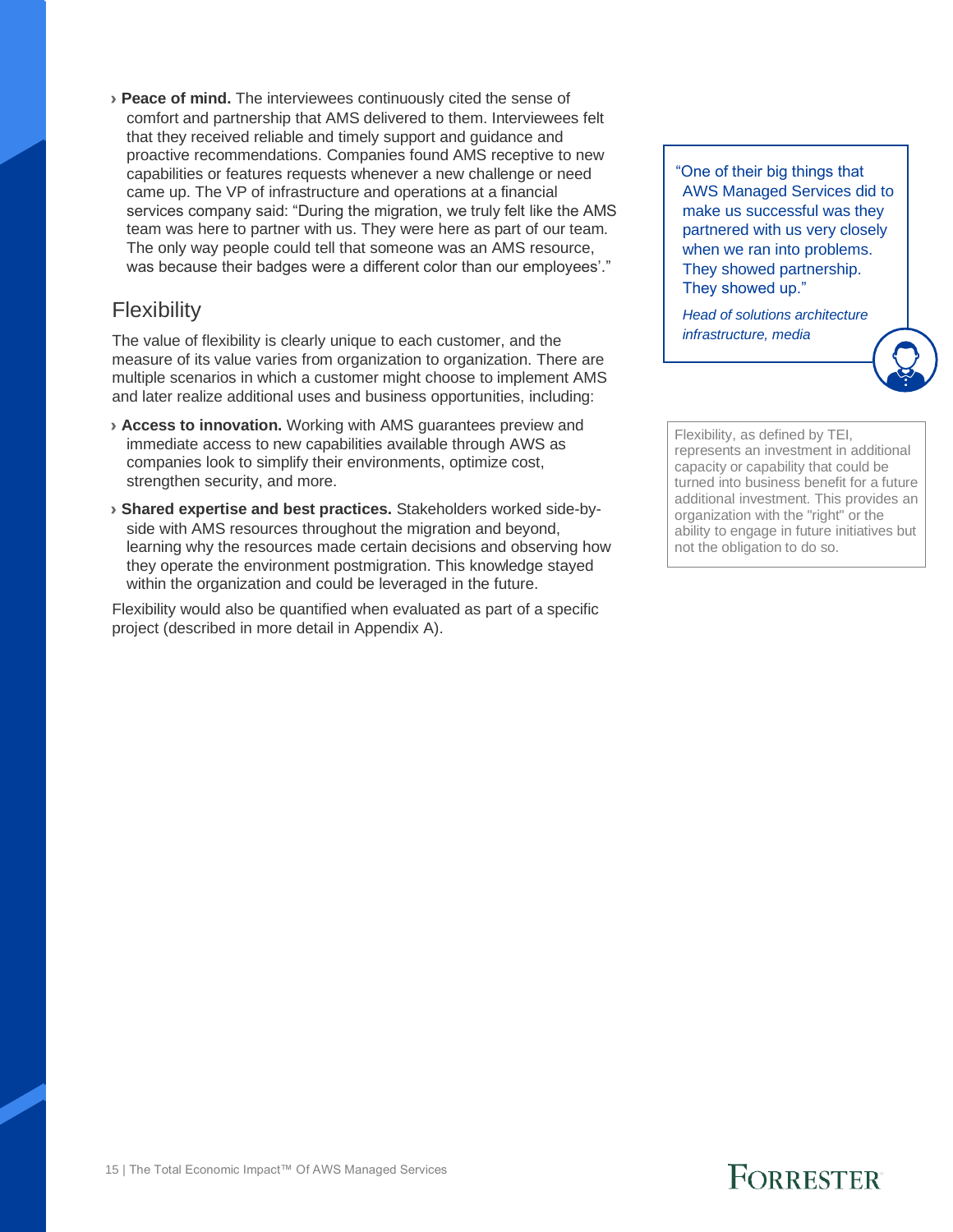# <span id="page-18-0"></span>**Analysis Of Costs**

#### **QUANTIFIED COST DATA AS APPLIED TO THE COMPOSITE**

|     | <b>Total Costs</b>          |                |           |               |                                     |              |                      |
|-----|-----------------------------|----------------|-----------|---------------|-------------------------------------|--------------|----------------------|
|     | REF. COST                   | <b>INITIAL</b> | YFAR 1    | <b>YEAR 2</b> | <b>YEAR 3</b>                       | <b>TOTAL</b> | <b>PRESENT VALUE</b> |
| Ftr | Fees to AMS                 | \$0            | \$965,000 |               | \$1,300,000 \$1,600,000 \$3,865,000 |              | \$3.153.757          |
|     | Total costs (risk-adjusted) | \$0            | \$965,000 | \$1,300,000   | \$1,600,000 \$3,865,000             |              | \$3,153,757          |

## <span id="page-18-1"></span>Fees To AMS

Fees to AMS are calculated as a percentage of AWS usage within the accounts that are managed by AMS and will vary based on the types of services managed, and response and restoration time commitment levels selected per an AWS account. The majority of AMS customers are charged a fee that equals 25% of their AWS usage fees. For this analysis, Forrester assumes the composite organization:

- › Migrated 5,000 servers (3,000 in Year 1 and an additional 1,000 in Years 2 and 3).
- › Leaned on AMS for full project support from planning to operations.
- › Paid AMS \$965,000 in Year 1, \$1.3 million in Year 2, and \$1.6 million in Year 3.

An organization's fees will vary based on:

- › The size and complexity of the infrastructure that needs to be migrated to AWS.
- › The number of critical applications and the need for particular response times.
- › The in-house resources and expertise that the organization can dedicate to the project.

AWS provided accurate estimates for AMS fees, so Forrester did not adjust these fees for risk.

## <span id="page-18-2"></span>Other Cost Considerations

Cloud migrations are expensive events that include several other significant costs in additional to outsourcing fees to a partner, such as:

- › Internal resources assigned to project and vendor management.
- › Additional professional services resources.
- › Training.
- › Travel.

This model assumes that the organization would have incurred each of these costs — in the same amount — whether it conducted its migration on its own or with the support of AWS Managed Services. Since the costs are equal in both scenarios, they're excluded from the analysis. Readers are encouraged to assess the full cost of their cloud migration.

The table above shows the total of all costs across the areas listed below, as well as present values (PVs) discounted at 10%. Over three years, the composite organization expects risk-adjusted total costs to be a PV of nearly \$3.2 million.

Implementation risk is the risk that a proposed investment may deviate from the original or expected requirements, resulting in higher costs than anticipated. The greater the uncertainty, the wider the potential range of outcomes for cost estimates.

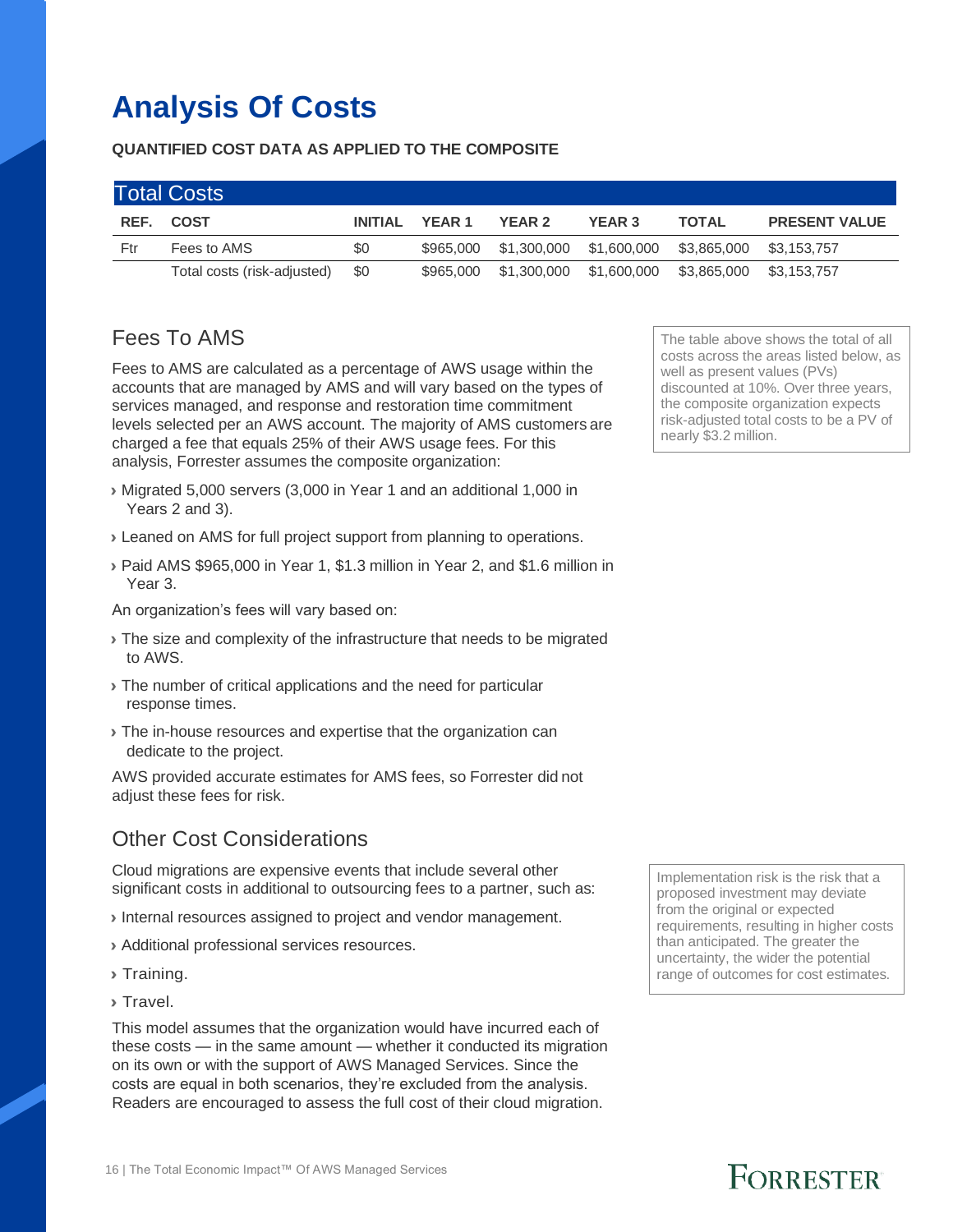# <span id="page-19-0"></span>**Financial Summary**

#### **CONSOLIDATED THREE-YEAR RISK-ADJUSTED METRICS**



The financial results calculated in the Benefits and Costs sections can be used to determine the ROI, NPV, and payback period for the composite organization's investment. Forrester assumes a yearly discount rate of 10% for this analysis.

These risk-adjusted ROI, NPV, and payback period values are determined by applying risk-adjustment factors to the unadjusted results in each Benefit and Cost section.

| <b>Cash Flow Analysis (risk-adjusted estimates)</b> |                |             |                   |               |               |                                |  |  |
|-----------------------------------------------------|----------------|-------------|-------------------|---------------|---------------|--------------------------------|--|--|
|                                                     | <b>INITIAL</b> | YFAR 1      | YFAR <sub>2</sub> | YEAR 3        | <b>TOTAL</b>  | <b>PRESENT</b><br><b>VALUE</b> |  |  |
| <b>Total costs</b>                                  | \$0            | (\$965,000) | (\$1,300,000)     | (\$1,600,000) | (\$3,865,000) | (\$3,153,757)                  |  |  |
| Total benefits                                      | \$0            | \$5,533,656 | \$3,453,623       | \$3,898,233   | \$12,885,512  | \$10,813,630                   |  |  |
| Net benefits                                        | \$0            | \$4,568,656 | \$2,153,623       | \$2,298,233   | \$9,020,512   | \$7,659,873                    |  |  |
| <b>ROI</b>                                          |                |             |                   |               |               | 243%                           |  |  |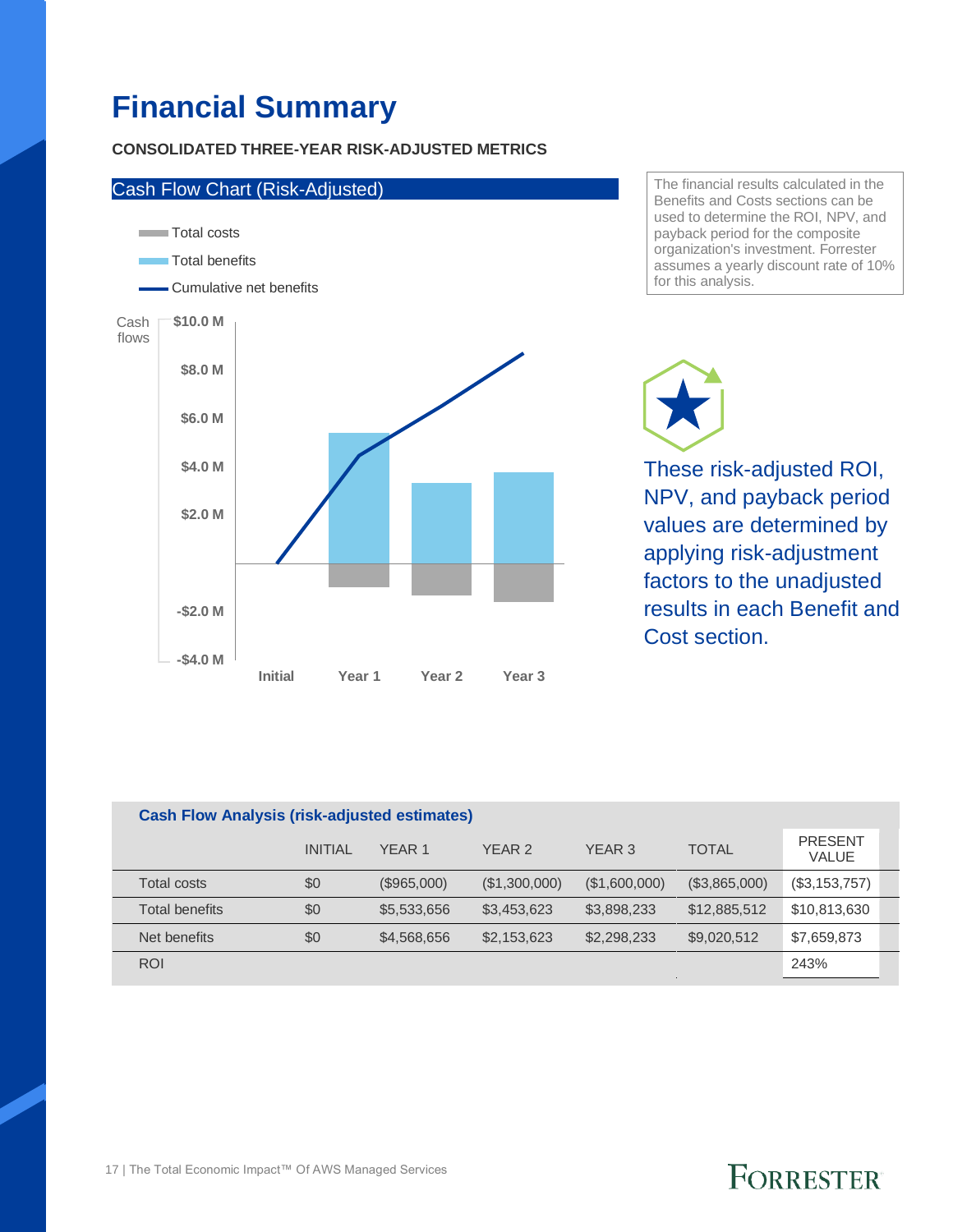## <span id="page-20-0"></span>**AWS Managed Services: Overview**

The following information is provided by AWS. Forrester has not validated any claims and does not endorse AWS or its offerings.

AWS Managed Services (AMS) operates AWS on your behalf, providing a secure and compliant AWS Landing Zone, a proven enterprise operating model, ongoing cost optimization, and day-to-day infrastructure management. By implementing best practices to maintain your infrastructure, AWS Managed Services helps to reduce your operational overhead and risk.

#### **How AWS Managed Services Works**



AWS Managed Services automates common activities such as change requests, monitoring, patch management, security, and backup services, and it provides full-lifecycle services to provision, run, and support your infrastructure. We augment existing cloud skills and provide you with expertise to get a production-grade environment operational. AWS Managed Services unburdens you from infrastructure operations so you can direct resources toward modernization of applications and differentiating your business.

AWS Managed Services improves your security and enables your compliance by offering a step-by-step process for extending your security and identity perimeter in the cloud, while providing features that help you meet various compliance program requirements (HIPAA, HITRUST, GDPR, SOC, NIST, ISO, PCI, FedRAMP). This process includes the critical tasks of Active Directory Integration, security onboarding, and customer control mapping. Our rigor and controls help to enforce your corporate and security infrastructure policies, and they enable you to develop solutions and applications using your preferred development approach.

AWS Managed Services provides an enterprise-ready and proven operating environment, enabling you to migrate production workloads in days versus months. Working with partners and AWS Professional Services, AWS Managed Services leverages the minimum viable refactoring approach of making only necessary modifications to your applications to meet security and compliance requirements. AWS Managed Services then takes responsibility for operating your cloud environment postmigration, such as analyzing alerts and responding to incidents, which enables your internal resources to focus on the more strategic areas of your business.

Enterprise DevOps is the convergence of modern development best practices (i.e., DevOps) and existing IT process frameworks (i.e., ITIL) to give you speed and agility while maintaining governance, security, and compliance control. AWS Managed Services enables Enterprise DevOps by packaging AWS IaaS services into a secure, compliant development platform that works with most enterprise workloads — not just cloud-native or heavily refactored workloads. AWS Managed Services-powered Enterprise DevOps helps your development teams focus on their applications and innovate faster.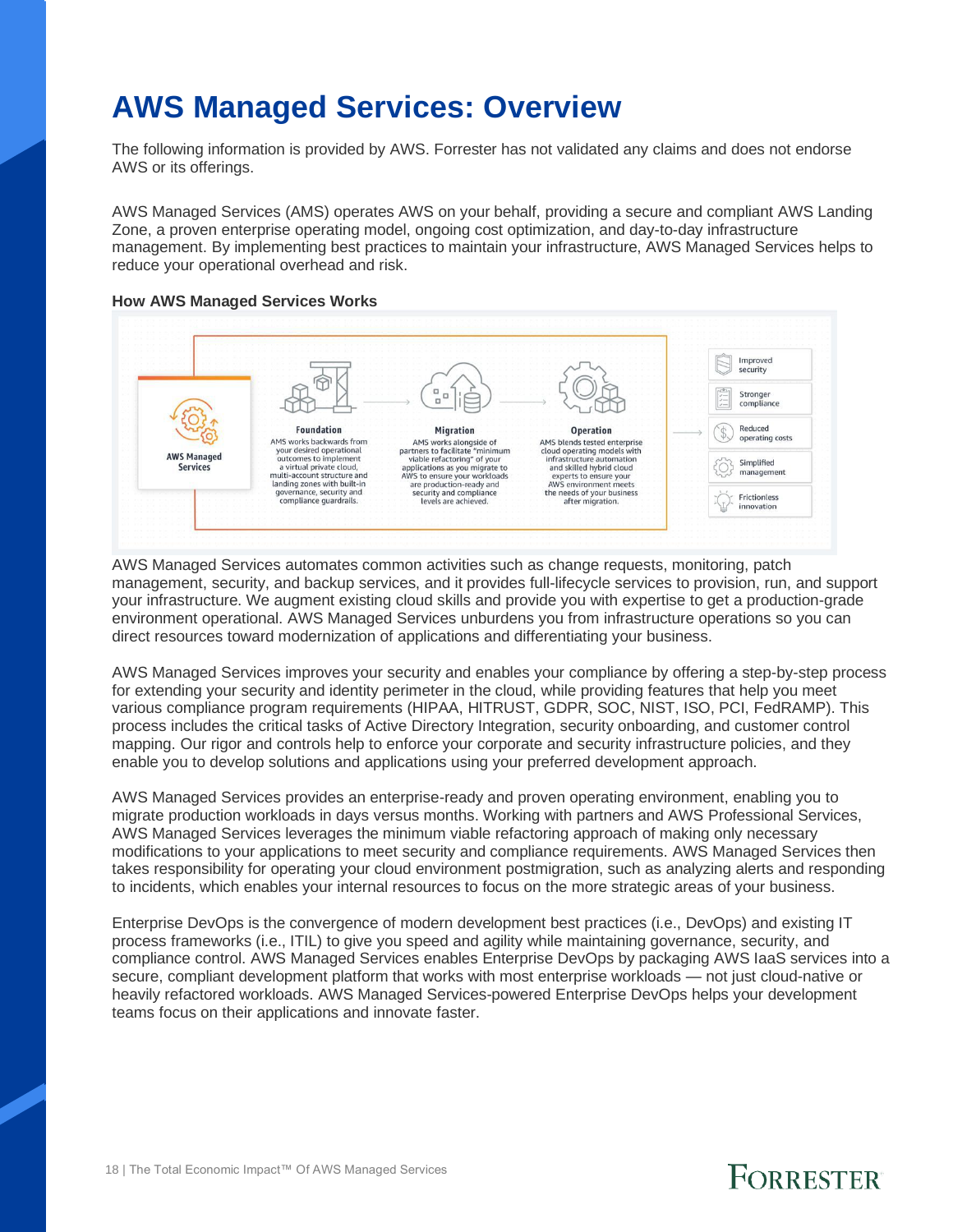# <span id="page-21-0"></span>**Appendix A: Total Economic Impact**

Total Economic Impact is a methodology developed by Forrester Research that enhances a company's technology decision-making processes and assists vendors in communicating the value proposition of their products and services to clients. The TEI methodology helps companies demonstrate, justify, and realize the tangible value of IT initiatives to both senior management and other key business stakeholders.

#### Total Economic Impact Approach



**Benefits** represent the value delivered to the business by the product. The TEI methodology places equal weight on the measure of benefits and the measure of costs, allowing for a full examination of the effect of the technology on the entire organization.



**Costs** consider all expenses necessary to deliver the proposed value, or benefits, of the product. The cost category within TEI captures incremental costs over the existing environment for ongoing costs associated with the solution.



**Flexibility** represents the strategic value that can be obtained for some future additional investment building on top of the initial investment already made. Having the ability to capture that benefit has a PV that can be estimated.



**Risks** measure the uncertainty of benefit and cost estimates given: 1) the likelihood that estimates will meet original projections and 2) the likelihood that estimates will be tracked over time. TEI risk factors are based on "triangular distribution."

The initial investment column contains costs incurred at "time 0" or at the beginning of Year 1 that are not discounted. All other cash flows are discounted using the discount rate at the end of the year. PV calculations are calculated for each total cost and benefit estimate. NPV calculations in the summary tables are the sum of the initial investment and the discounted cash flows in each year. Sums and present value calculations of the Total Benefits, Total Costs, and Cash Flow tables may not exactly add up, as some rounding may occur.



The present or current value of (discounted) cost and benefit estimates given at an interest rate (the discount rate). The PV of costs and benefits feed into the total NPV of cash flows.



**Net present value (NPV)**

The present or current value of (discounted) future net cash flows given an interest rate (the discount rate). A positive project NPV normally indicates that the investment should be made, unless other projects have higher NPVs.



**Return on investment (ROI)**

A project's expected return in percentage terms. ROI is calculated by dividing net benefits (benefits less costs) by costs.



The interest rate used in cash flow analysis to take into account the time value of money. Organizations typically use discount rates between 8% and 16%.



The breakeven point for an investment. This is the point in time at which net benefits (benefits minus costs) equal initial investment or cost.